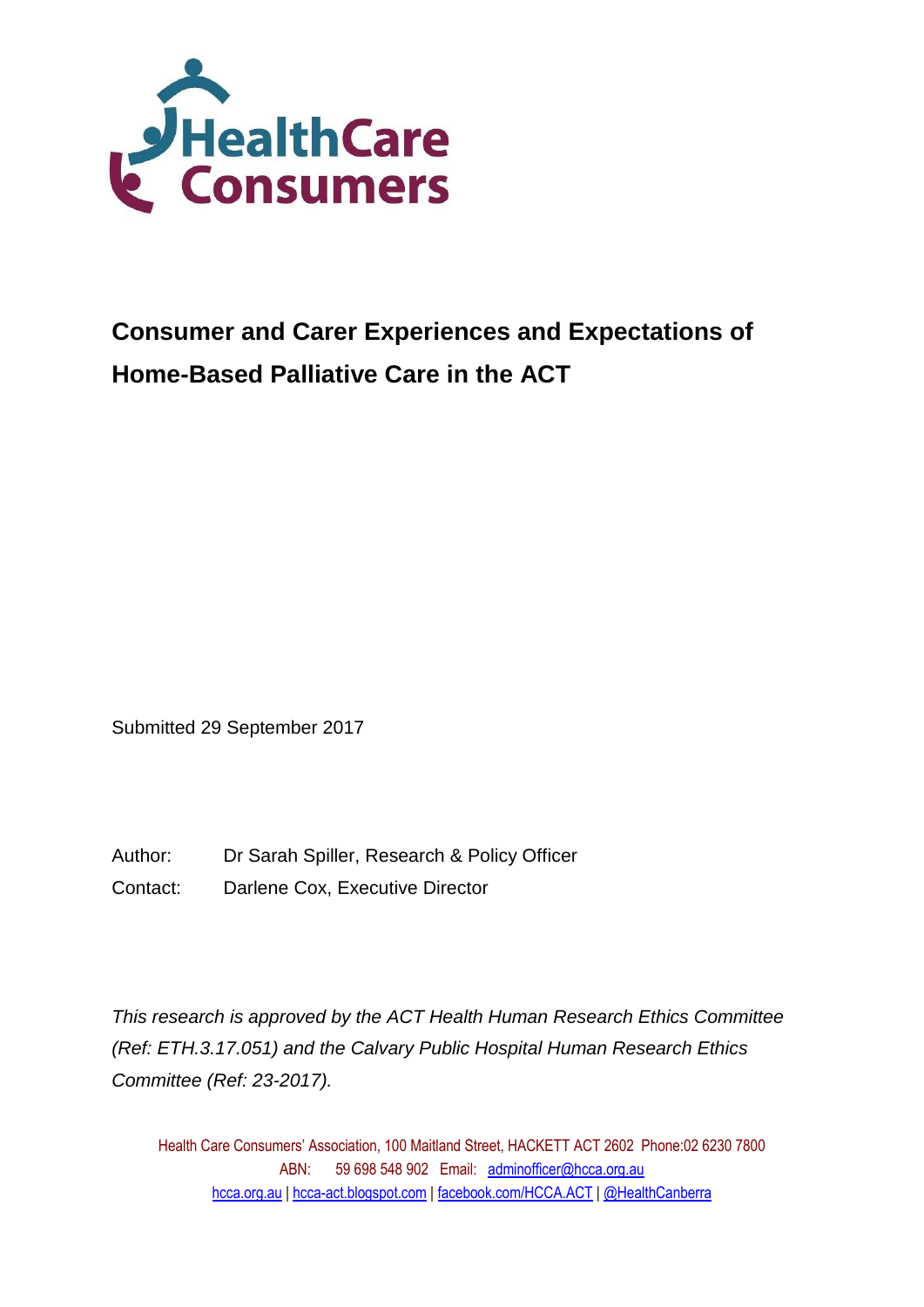### **CONTENTS**

| i.   |                                                                                            |
|------|--------------------------------------------------------------------------------------------|
| ii.  |                                                                                            |
| iii. |                                                                                            |
| iii. |                                                                                            |
|      |                                                                                            |
|      |                                                                                            |
|      |                                                                                            |
|      |                                                                                            |
|      |                                                                                            |
|      |                                                                                            |
|      |                                                                                            |
|      |                                                                                            |
| 1.   |                                                                                            |
| 2.   |                                                                                            |
| З.   |                                                                                            |
| 4.   |                                                                                            |
| 5.   |                                                                                            |
| 5.1. | Expectations and experiences of palliative care in different locations 7                   |
|      |                                                                                            |
|      |                                                                                            |
|      |                                                                                            |
|      |                                                                                            |
|      |                                                                                            |
|      |                                                                                            |
|      |                                                                                            |
|      |                                                                                            |
|      |                                                                                            |
| 6.   |                                                                                            |
|      | Appendix 1: Consumer and carer perspectives on circumstances in which care at home may not |
|      |                                                                                            |
|      |                                                                                            |
| 7.   |                                                                                            |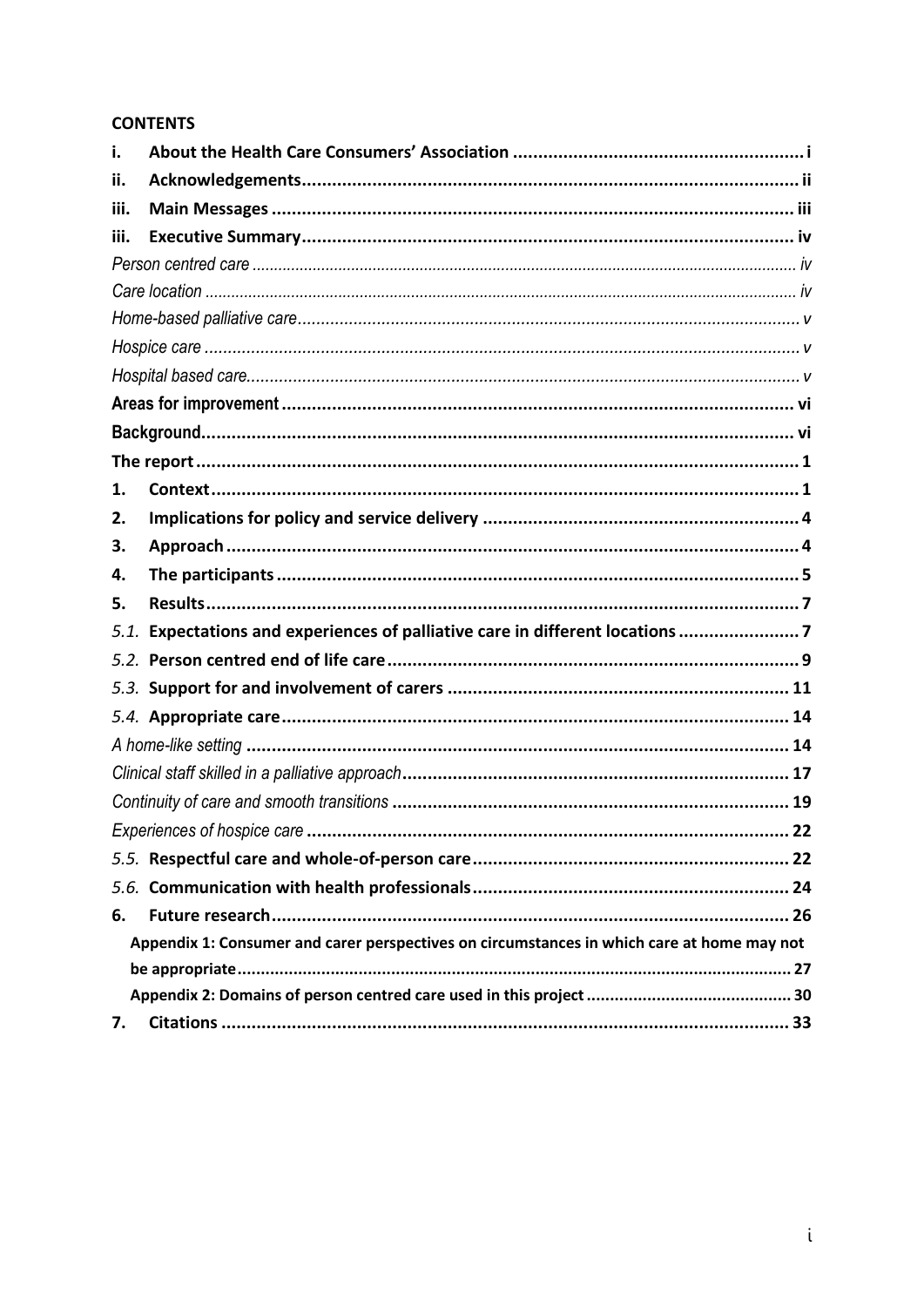# i. About the Health Care Consumers' Association

The **Health Care Consumers' Association (HCCA)** is a health promotion agency and the peak consumer advocacy organisation in the Canberra region. HCCA provides a voice for consumers on local health issues and now provides opportunities for health care consumers to participate in all levels of health service planning, policy development and decision making.

HCCA involves consumers through:

- consumer representation and consumer and community consultations
- training in health rights and navigating the health system
- community forums and information sessions about health services
- research into consumer experience of human services.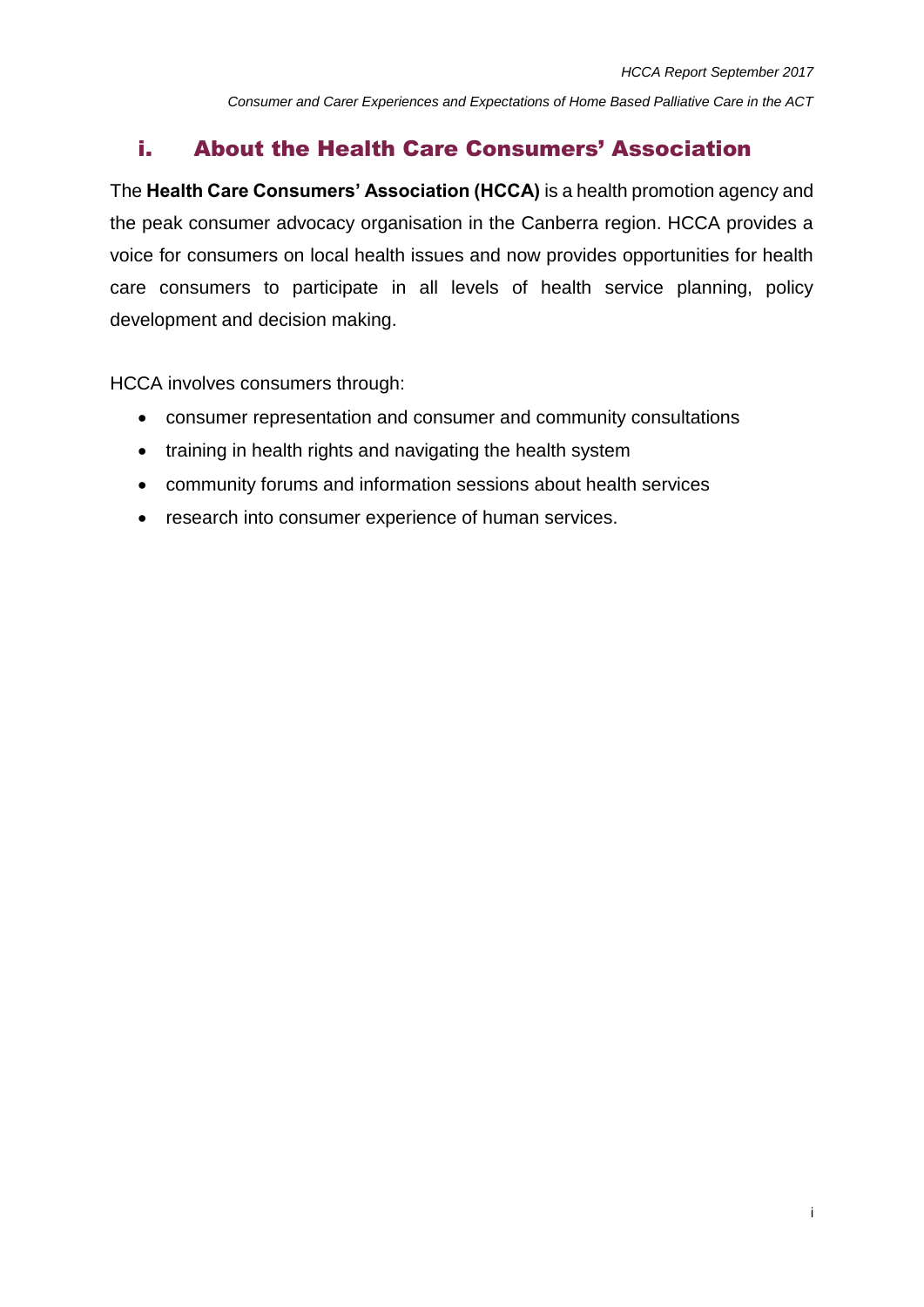# ii. Acknowledgements

HCCA thanks all the participants in this project, for their time and generosity in sharing their experiences with us.

HCCA also thanks the members of the Project Advisory Committee. Linda Trompf, Fran Parker and Shelley McInnis provided invaluable guidance and oversight of the project. HCCA member Dr Adele Stevens volunteered her time to provide advice to the project and to provide feedback on a draft report.

HCCA greatly appreciates the support of the community and consumer organisations that shared the invitation to participate in this research with their networks: ACT Retirement Village Residents Association, AIDS Action Council ACT, Alzheimer's ACT, Brain Tumour Alliance Australia, Carers ACT, COTA ACT, Lung Life ACT, Palliative Care ACT, Parkinson's ACT and Self-Help Organisations United Together (SHOUT).

Our thanks are also due to Calvary Health Care ACT and in particular Ms Nikki Johnston, Calvary Health Care Palliative Care Nurse Practitioner, for assistance in sharing the opportunity to take part in this project.

HCCA staff member Khalia Lee provided essential assistance with data analysis and the creation of *Health Experience Wheels.*

Finally, HCCA appreciates the partnership of ACT Health, Policy and Government Relations, which supported and resourced HCCA to undertake this work.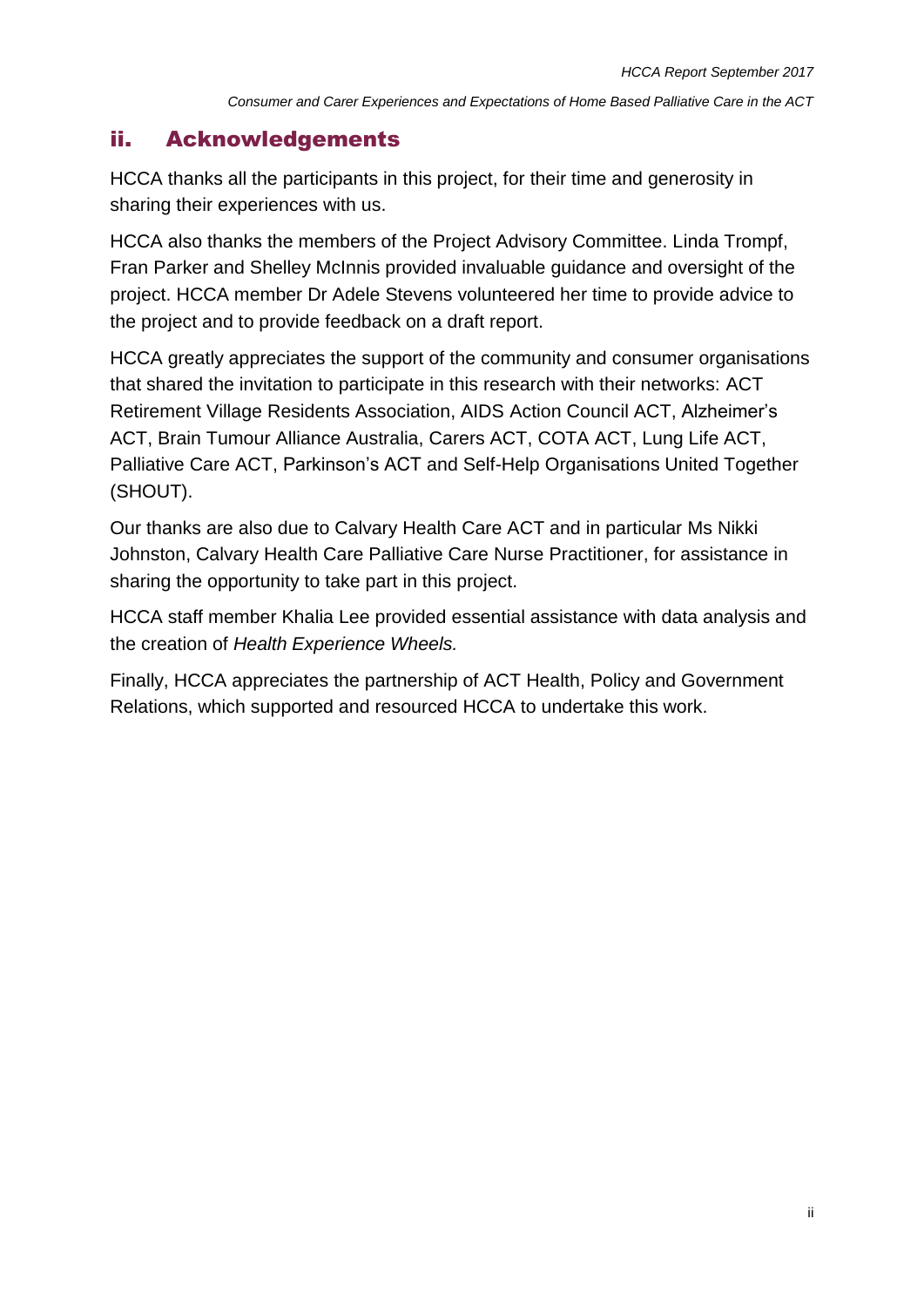### iii. Main Messages

Consumers want person centred care and carers need more support. Quality of care, rather than the location in which palliative care is delivered, is the most important factor determining people's overall satisfaction with end of life care. While many consumers and carers have a strong preference to receive care at home, they also recognise that home-based care is not appropriate to everyone's circumstances. Across all locations of care, people value person centred care that supports and involves carers and is delivered in a home-like setting. For ACT policy makers and health care services, the challenge is to ensure that care with these qualities is consistently delivered in all care locations in the ACT.

To achieve this goal, HCCA recommends that:

- 1) ACT Health ensure future funding and policy settings support home-based palliative care services to consistently deliver person centred care, while meeting anticipated future increases in demand.
- 2) ACT Health pilot and evaluate a dedicated palliative care area at The Canberra Hospital (TCH), to meet the urgent need for additional palliative care services in ACT public hospitals. This area should provide quiet, privacy, facility for carers to comfortably stay overnight, and skilled palliative care staff.
- 3) ACT Health explore options to respond to unmet need for hospice care in the ACT, including exploring the establishment of a second hospice, and identifying hospice models that would suit the circumstances of people who cannot receive home-based care, but who require in-patient care over an extended period of time.
- 4) ACT Health explore opportunities to expand overnight respite services for carers of people receiving home-based palliative care.
- 5) TCH and Calvary Public Hospital (CPH) ensure that nursing and clinical staff who are likely to care for people at end of life are trained in palliative care and shared decision-making.
- 6) TCH and CPH introduce a care coordination approach for all people admitted to hospital while living with late-stage life-limiting illness.
- 7) TCH, CPH and Clare Holland House continue to jointly monitor and improve the timeliness of transfers from hospitals to hospice, and share information about progress in this area at regular intervals.
- 8) ACT Health, hospitals and health services continue to promote Advanced Care Planning among healthcare professionals and in the community.
- 9) Home-based palliative care services ensure all carers receive appropriate training and support to manage and administer medications.

These recommendations are designed to ensure that more ACT residents can receive appropriate end of life care whether they are in hospital, hospice or their own home.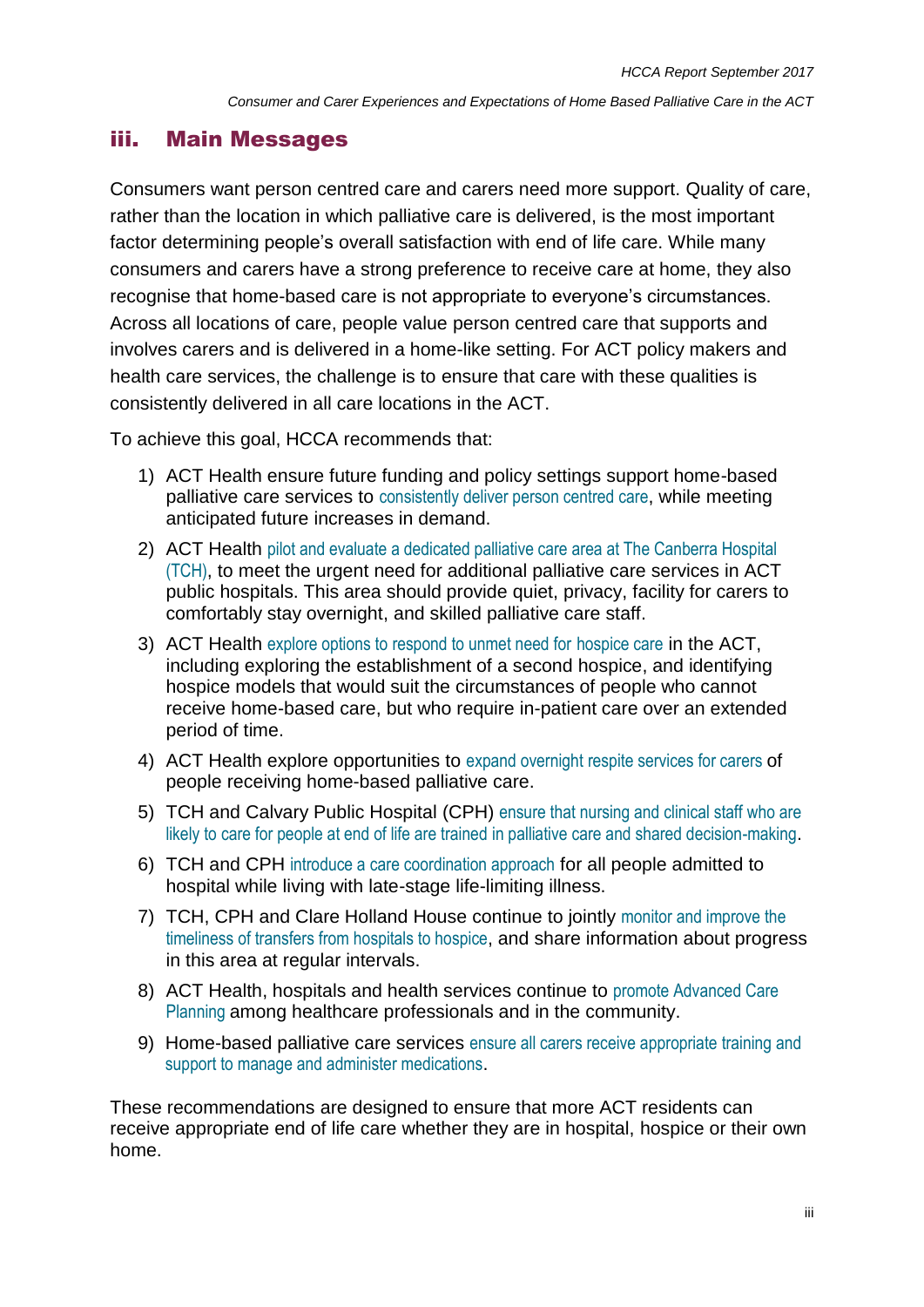# iii. Executive Summary

Consumers want person centred care. <sup>1</sup> Quality of care, rather than the location in which palliative care is delivered, is the most important factor determining people's overall satisfaction with end of life care. Study participants valued the same aspects of person centred care across all the locations in which palliative care was delivered.

### *Person centred care*

The domains of person centred care that were particularly important were:

- the support and involvement of carers;
- appropriate care (i.e. the right care, from the right person, at the right time):
- whole of person care;
- respectful care; and
- communication.

In hospice, hospital and at home, people expect and value care that **supports and involves carers**. Carers are most likely to feel supported when other elements of person centred care are present, expecially good **communication** that provides them with the information they need to make informed decisions about end of life care. Sensitivity to diverse cultural preferences in relation to how death and dying should be discussed was particularly important in this context. **Whole of person care** that recognises and responds to an individual's mental, physical and emotional wellbeing is vital. Patients expect to receive care that demonstrates **respect** for their culture, beliefs, values and personal characteristics, and for their preferences and expressed needs. The physical environment in which care is delivered is also important. For care to be **appropriate** at the end of life, from the consumer and carer perspective, it should be delivered in a home-like setting that is private, affords the opportunity for quiet, allows loved ones to stay in comfort and ideally provides a view of nature.

# *Care location*

 $\overline{a}$ 

People who received care in the location of their choice had more positive experiences than those who did not. Most participants had a clear preference to

<sup>1</sup> The various definitions of patient, person and consumer centred care all describe "an approach to the planning, delivery and evaluation of health care that is grounded in mutually beneficial partnerships among health care providers, patients and families" (Institute for Patient and Family Centred Care (2010) in Consumers' Health Forum of Australia (2012), *The Real People, Real Data Toolkit*). The *Real People, Real Data* method used in this project identifies twelve domains of person centred care, which reflect evidence-based typologies of the aspects of person centred care that are essential to safe, high quality care (among them the Picker Institute's (2013) *Principles of Patient-Centred Care,* the Australian Commission on Safety and Quality in Healthcare (2008) *Australian Charter of HealthCare Rights* and the International Association of Patients' Organisations (2006) *Declaration on Patient-Centred Healthcare*)*.* These domains are defined at Appendix 2.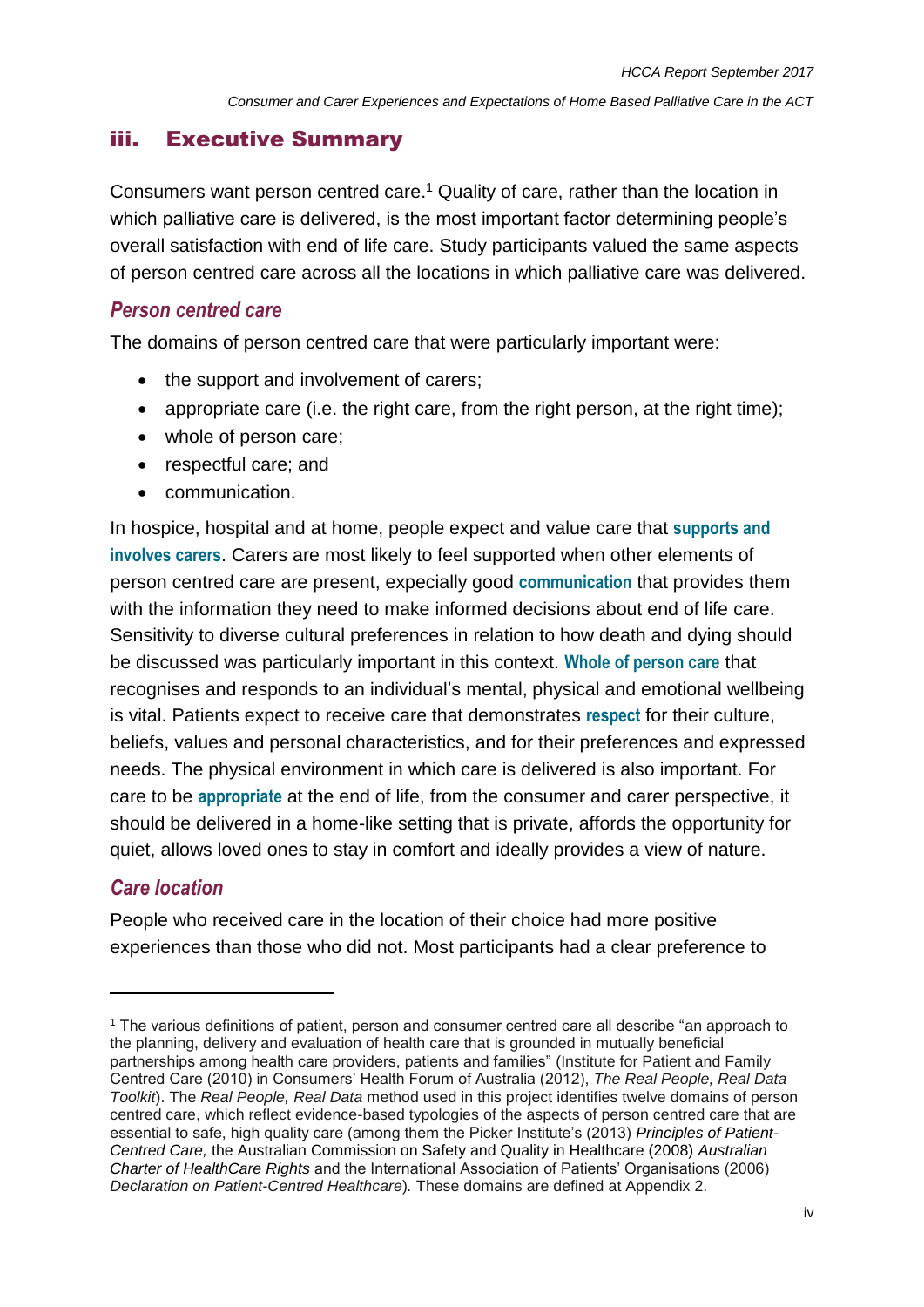receive care either at home or in hospice. However, participants recognised that home-based palliative care was not appropriate or possible for everyone, nor was it the preference of every participant.

- *Home-based palliative care* was seen as a person centred approach that responded flexibly to the needs of consumers and loved ones, and supported and involved carers.
- *Hospice care* generally met the consumers' high expectations and provided positive experiences of care.
- *Hospital based care* provided inconsistent person centred care at the end of life, but when person centred palliative care was present, participant experiences were more positive.

#### *Home-based palliative care*

Delayed referral to home-based palliative care was the main barrier to access experienced by participants in this project. Additional respite care options would better support carers. Some participants would have benefited from additional support to manage medications: this includes clearer communication about expectations on them to administer medications, assistance to dispose of unused medications, and more timely access to emergency supplies of medications. Some recipients of home-based palliative care were concerned that their loved ones' wishes for end of life care might not be followed in the event of an emergency hospitalisation, but felt that having an Advanced Care Plan in place was a valuable strategy to increase the likelihood of their loved ones' wishes being honoured.

#### *Hospice care*

Like home-based palliative care, hospice was experienced as offering person centred care that supported carers in their role. Delayed referral from hospital to hospice was the most significant barrier to receiving care in this setting. Consumers and carers would welcome additional overnight respite care in the ACT to meet high levels of demand and need.

#### *Hospital based care*

Unfortunately people who received most of their care in hospital felt that it often failed to deliver care person centred care. Nevertheless, when hospital services and hospital based health professionals did deliver person centred palliative care, participant experiences were more positive. The ACT's public hospitals can and do deliver excellent palliative care, and improvements can be made to ensure that care of this kind is more consistently delivered. However, this demands a reorientation in how services are delivered.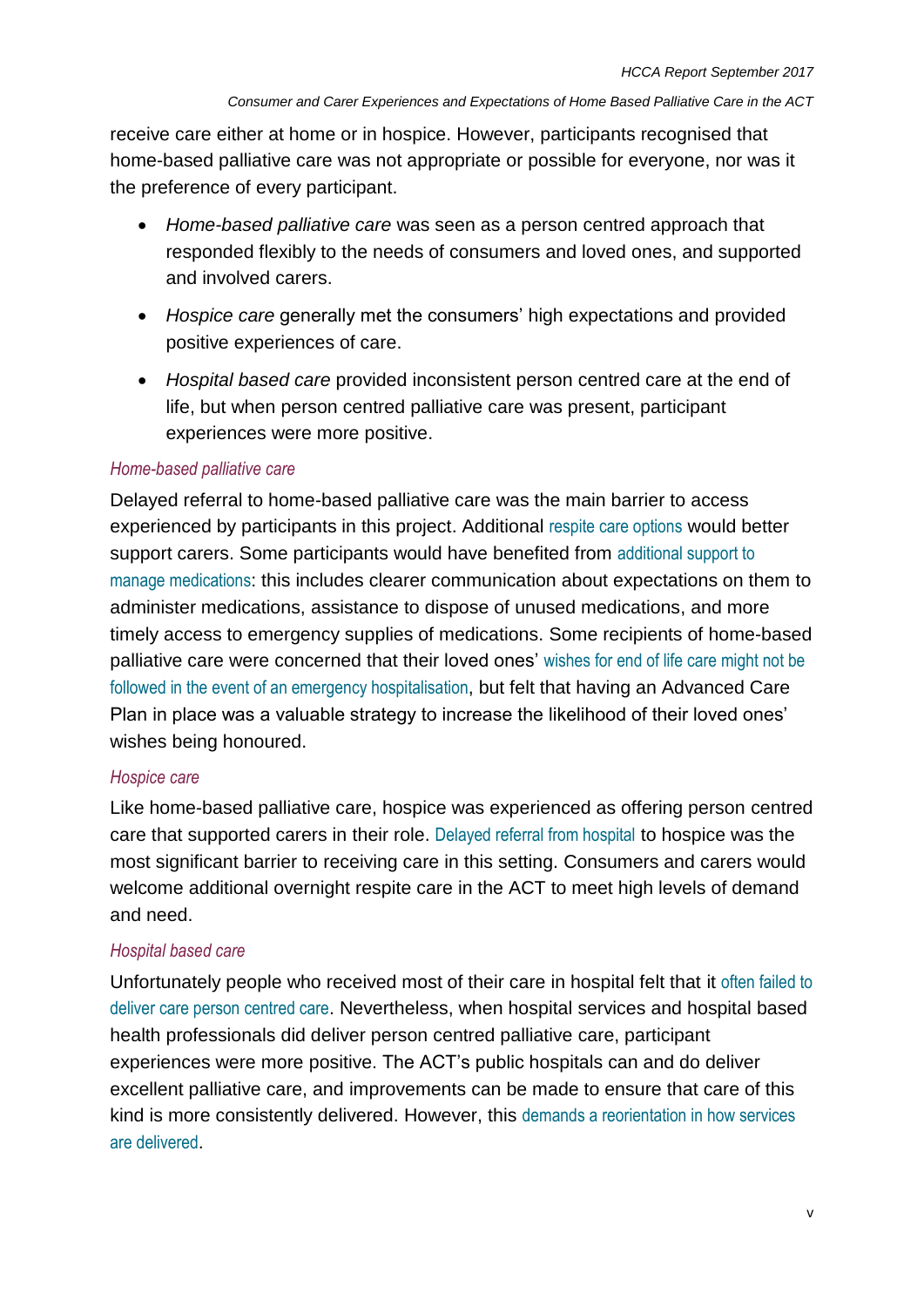Consumers and carers who must receive hospital care at the end of life hold the reasonable expectations that they will be cared for by nursing and clinical staff who are skilled in a palliative approach, and that they will have the opportunity to make informed choices and take part in shared decision-making about their treatment and palliative care. Consumers and carers would also like to see changes to the built hospital environment, such that people receiving palliative care can have privacy, the opportunity for quiet, space for loved ones to stay comfortably, and a view of the outdoors.

### **Areas for improvement**

The consumer and carer voices shared in this report indicate an unmet need for hospice care, as well as strong appreciation of and demand for home-based models that offer continuity of care over time. Based on these findings, the Health Care Consumers' Association makes several recommendations to improve consumer and carer experiences of palliative care that address:

- inconsistently delivered person centred palliative care;
- access to:
	- o palliative care services in ACT public hospitals;
	- o hospice care in the ACT;
	- o overnight respite for carers;
- variable ability of health professionals in providing palliative care and shared decision-making;
- timeliness of referrals and transfers to pallliative care and hospice;
- Advanced Care Planning promotion and understanding;
- care coordination for all people admitted to hospital while living with late-stage life-limiting illness; and
- challenges that carers face in managing and administering medications.

# **Background**

This report documents consumer and carer experiences of palliative care in the ACT. It identifies barriers and enablers of high quality, safe, home-based palliative care; and illustrates that many of these barriers and enablers also apply to end of life and palliative care delivered in hospital and hospice settings.

The research draws on in-depth interviews with one consumer and 16 carers who used palliative care services in the past five years. More than half (11 persons) received most of their care at home, with the remainder (seven persons) receiving most of their care in ACT public hospitals. Six of these participants also accessed hospice care. All the consumers were aged 55+, allowing a focus on the issues affecting older people as they and their loved ones' access palliative care.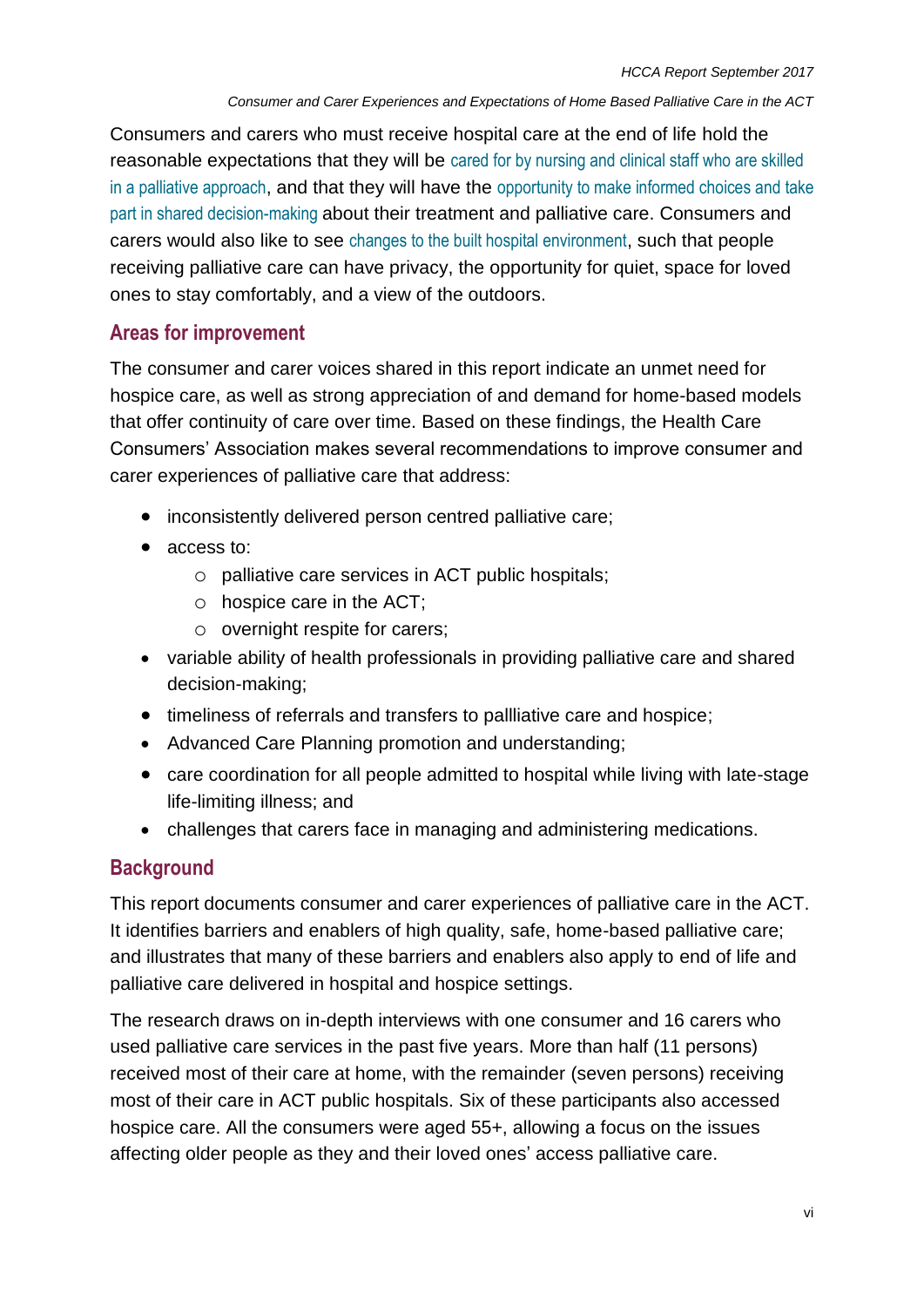# The report

# 1. Context

 $\overline{a}$ 

This project investigates consumer and carer experiences and expectations of homebased palliative care in the ACT. It aims to identify barriers to, and factors supporting, the delivery of safe, high-quality home-based palliative care services.

Palliative care is "an approach that improves the quality of life of patients and their families facing the problems associated with life-threatening illness" by addressing the gamut of physical, psychosocial and spiritual challenges.<sup>2</sup> The defining characteristics of palliative care includes that it is non-curative, focused on managing and alleviating pain, distress and discomfort, and that it seeks to take a person centred and family centred approach to care.<sup>3</sup> Most palliative care is provided in institutional settings including hospital and hospices. However there is a slow shift towards more palliative and end of life care being provided in the home or usual place of residence. While it remains the case that a minority of people with lifelimiting illnesses die in their own homes, much of the process of dying can take place in the home.

It is important to distinguish between specialist palliative care services and primary care services taking a palliative approach, as both can and do provide home-based palliative care. A specialist palliative care service focuses on patients with complex needs that are not well managed, and the needs of the patient's family and carers. It can be offered both in institutions and to patients in their home environment, and operates in a consultative way providing support to primary care professionals.<sup>4</sup> Such a service usually comprises a medical director, clinical nurse consultant or nurse practitioner, and allied health professionals with specialist qualifications in palliative care. In the ACT specialist services are provided in-house by [Calvary Specialist](https://www.calvarycare.org.au/public-hospital-bruce/services-and-clinics/clare-holland-house/)  [Palliative Care Services,](https://www.calvarycare.org.au/public-hospital-bruce/services-and-clinics/clare-holland-house/) while the home based specialist services are provided by [Calvary Community Specialist Palliative Care Services.](https://www.calvarycare.org.au/public-hospital-bruce/services-and-clinics/clare-holland-house/)

In contrast, a palliative approach in the primary care setting is provided to patients with uncomplicated needs that are associated with a life limiting illness and end of life care. A palliative approach is used by primary care services and practitioners to

<sup>2</sup> World Health Organisation 2016 *WHO Definition of Palliative Care*  <http://www.who.int/cancer/palliative/definition/en/> accessed 02/03/2016

<sup>&</sup>lt;sup>3</sup> Rosenwax and McNamara 2006, A method for defining and estimating the palliative care population, J Pain Symptom Management 2006 July; 32(1):5-12

<sup>4</sup> Palliative Care Australia, "Defining your Specialist Palliative Care Service, Fact sheet" National Standards Assessment Program, Accessed 17-05-2017.

<https://www.caresearch.com.au/caresearch/LinkClick.aspx?fileticket=OcZ6fztlgDw%3D&tabid=2423>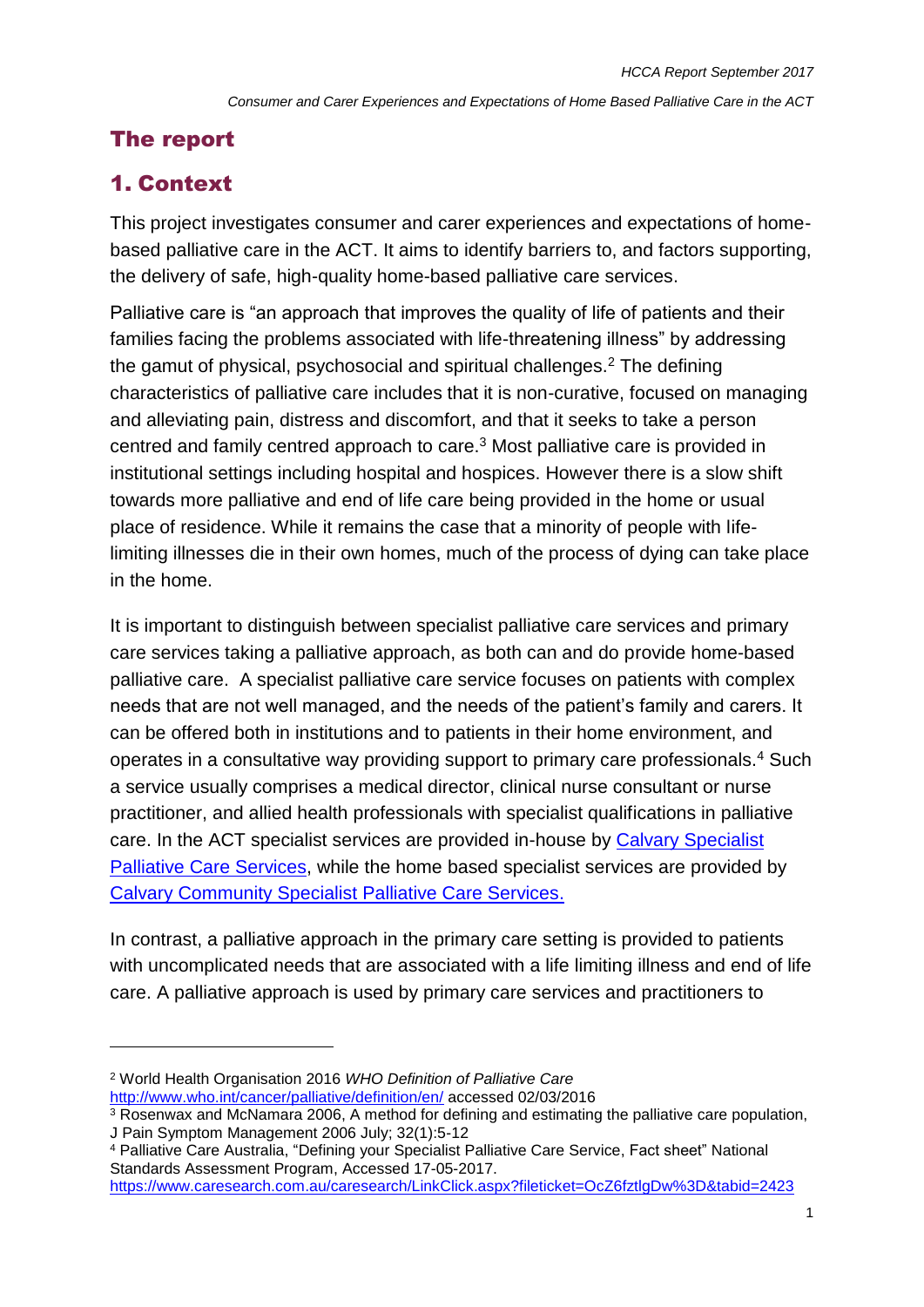improve the quality of life for individuals with a life-limiting illness, and their family and caregivers. <sup>5</sup> This type of service provides clinical management and care coordination including assessment, triage and referral. It is usually delivered by general practitioners, nurse practitioners, registered nurses, generalist community nurses, Aboriginal health workers, and allied health staff.<sup>6</sup>

This project explores consumer and carer experiences of specialist palliative care services, primary care professionals and primary care services employing a palliative approach, and palliative care in hospital. The majority of participants in this project (nine people) experienced home-based care provided by a specialist palliative care service, one participant received home-based care provided by RACF nursing staff and a General Practitioner, one participant received care provided by ACT Health's community nursing team, and the remainder (seven people) received palliative care in hospital.

Consistent with the national experience, in the ACT there is a policy and practice shift underway toward delivery of more palliative care at home and in the community.<sup>7</sup> Home-based palliative care can deliver safe, high quality and cost-effective care. The benefits of home-based palliative care include consumer-reported improvements in quality of life and lessened emotional distress (when compared to palliative care in acute settings), <sup>8</sup> decreased hospital admissions, and a higher rate of completion of Advance Care Plans and Directives.<sup>9</sup> People who elect to receive care at home not only receive care in the location of their choice, they are also more likely to die in their location of choice, <sup>10</sup> which is associated with better consumer and carer experiences of end of life care.<sup>11</sup>

This project provides new evidence about ACT health care consumers' and carers' priorities, experiences, and expectations of home-based palliative care. This information is a necessary basis for decision-making about the future delivery of

 $\overline{a}$ 

<sup>5</sup> Palliative Care Australia, Standards for Providing Quality Palliative Care for all Australians Edition 4. <http://palliativecare.org.au/national-standards-assessment-program/> Accessed 17-05-2017. <sup>6</sup> Palliative Care Australia, "Defining your Specialist Palliative Care Service, Fact sheet" National Standards Assessment Program

<https://www.caresearch.com.au/caresearch/LinkClick.aspx?fileticket=OcZ6fztlgDw%3D&tabid=2423> Accessed 17-05-2017.

<sup>7</sup> ACT Health *Palliative Care Services Plan 2013-2017*

<sup>8</sup> Hughes MT and TJ Smith 2014, *The growth of palliative care in the United States*, Annual Review of Public Health Vol.35:459-475

<sup>9</sup> Behm, B, *A synthesis of home-based palliative care on clinical effectiveness, cost effectiveness and quality of life: Policy implications explored*, Georgia State University

<sup>10</sup> Brumley, R., Enguidanos, S., Jamison, P., Seitz, R., Morgenstern, N., Saito, S., Gonzalez, J. (2007). *Increased satisfaction with care and lower costs: Results of a randomized trial of in-home palliative care.* Journal of the American Geriatrics Society, 55(7), 993-1000.

<sup>11</sup> Swerissen, H and Duckett, S., 2014, *Dying Well*. Grattan Institute, p2.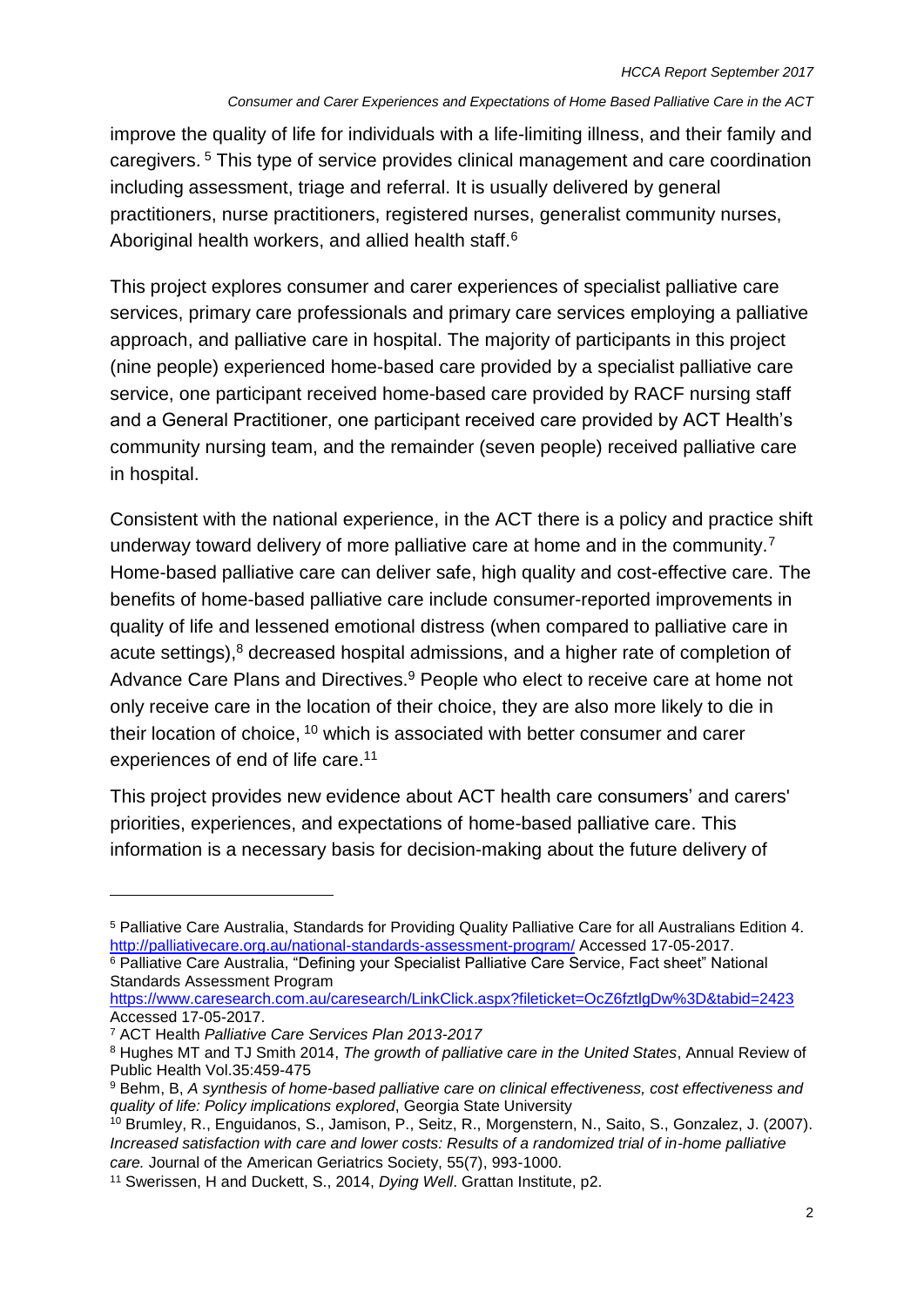palliative care services in the ACT. With an ageing population and increasing numbers of people living longer with life-limiting illnesses, demand for high quality and safe home-based palliative care in the ACT is expected to continue to grow. Indeed, the major challenge for palliative care services in the ACT over the last five years relates to a steadily increasing demand for services, which has placed additional pressure on those services available.<sup>12</sup> In this context it is important to understand what people value about the services they receive, and what they perceive to be working well and less well in the current system.

The consumer and carer voices presented in this report confirm the importance of factors already known to contribute to good end of life care experiences. Participants in this research had better experiences when their clinicians were able and willing to start conversations about palliative care and the end of life, and referred them to palliative care services early in their experience of life-limiting illness.<sup>13</sup> Carers' experiences of home-based care were more positive when they were **supported and involved** in decision-making, when they had sufficient access to respite, and when services had strategies in place to respond to diverse cultural needs and preferences in relation to death and dying. Consistent with best practice, participants in this project had better experiences when they received continuity of care, including continuity in the clinicians making home visits and 24-hour access to specialist GPs. People's experiences were also better when clinicians collaborated across care settings, and shared information across care sites (particularly between home-based and acute settings).<sup>14</sup> This research also finds that people who have accessed home-based palliative care in the ACT would value earlier referral to palliative care, and enhanced support to manage and administer medications.

A key contribution of this project is to demonstrate that ACT consumers and carers valued the same aspects of person centred care in all the locations where end of life is delivered. While there was strong consumer and carer support and demand for home-based palliative care that offers continuity of care, people recognised that home-based care was not appropriate for everyone's circumstances. It is therefore important that wherever people experience their end of life care, services and health professionals consistently deliver care that **supports and involves carers**, provide **whole** 

 $\overline{a}$ 

<sup>12</sup> ACT Health *Palliative Care Services Plan 2013-2017* p1

<sup>13</sup> Rosenwax and McNamara 2006, *A method for defining and estimating the palliative care population*, J Pain Symptom Management 2006 July; 32(1):5-12; Hudson P, *2003 Home-based support for palliative care families: challenges and recommendations* Med J Aust 2003; 179 (6 Suppl): S35

<sup>14</sup> Hudson P 2003 *Home-based support for palliative care families: challenges and recommendations* Med J Aust; 179 (6 Suppl): S35.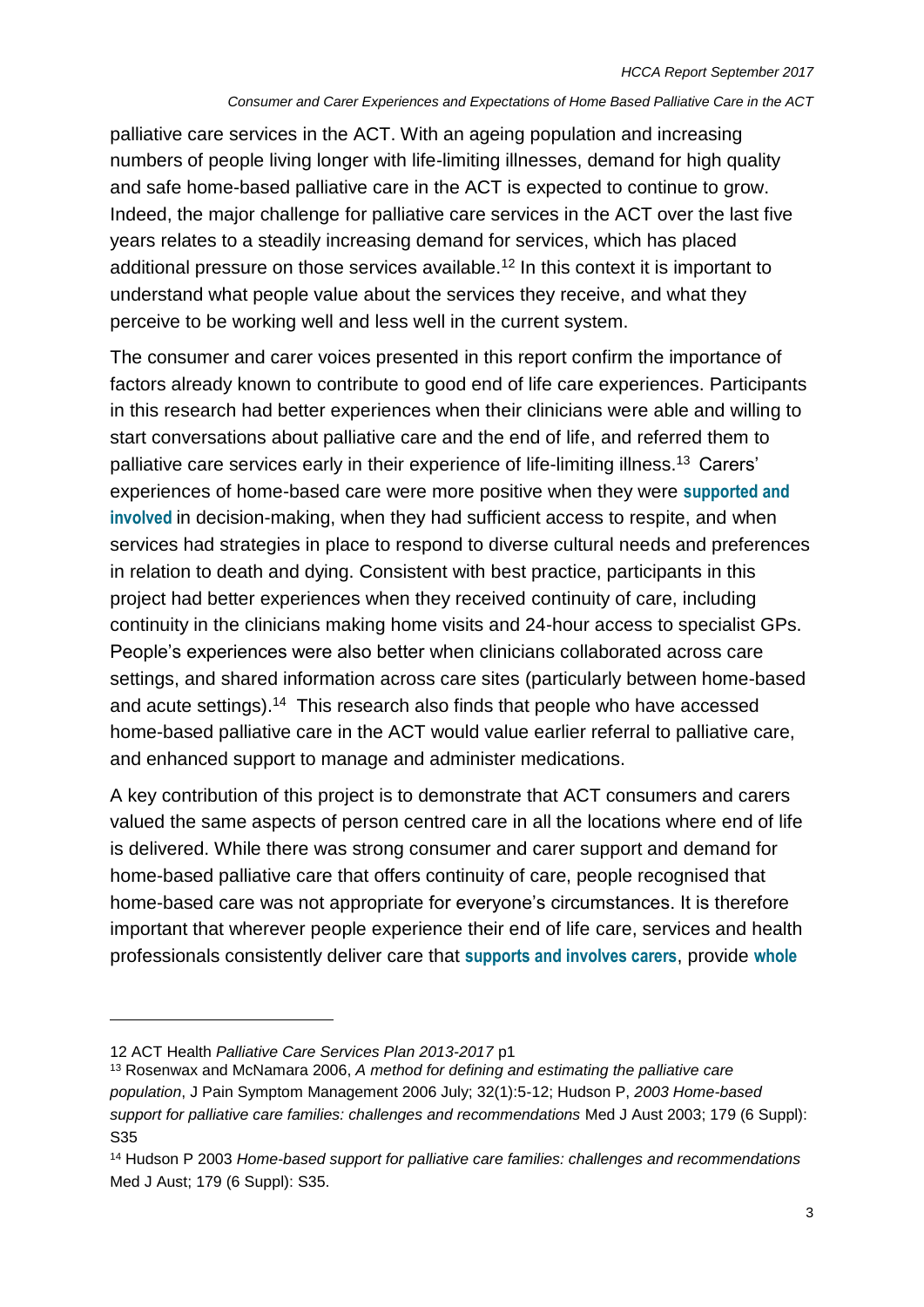**of person care** and **respectful care** that responds to individuals' circumstances, culture and preferences, and **communicate** well about end of life care options.

# 2. Implications for policy and service delivery

These findings challenge policy-makers and service providers in the ACT to work in partnership with consumers to ensure that safe, high-quality and person centred care is delivered consistently across all care locations in the ACT. In particular, consumer and carer voices indicate an opportunity to improve the quality of person centred palliative care in the ACT's public hospitals. Consumers and carers would also welcome an expansion of hospice care in the ACT, to better meet the needs of people who cannot receive care at home but who require palliative care over a period of weeks or months. Consumers and carers would also welcome improved continuity of care, in particular in relation to transitions between care sites, specifically between hospice and hospital. Consumers and carers value home-based palliative care highly, and it is important that home-based services are resourced to continue to consistently provide the person centred care that consumers currently value.

# 3. Approach

 $\overline{a}$ 

This project used the applied qualitative research method *Real People, Real Data*, developed by the Consumers' Health Forum of Australia. 15 Consistent with this method, all participants took part in semi-structured qualitative interviews of approximately one hour about their palliative care experiences. Interviews addressed experiences of diagnosis with a life-limiting illness, treatment, receiving information about and referral to palliative care, receiving palliative care and overall perceptions of what worked well and less well in the care people received. Participants were recruited from HCCA's membership, through the networks of community and consumer organisations and with the assistance of the Calvary Health Care Palliative Care Nurse Practitioner.<sup>16</sup> This approach sought to involve people with diverse experiences of palliative care, and diversity in characteristics such as age, gender, and health condition.

In the *Real People, Real Data* method, participants' key experiences of care are presented as a *Health Experience Wheel,* a simple visual depiction of what mattered most for each person as they used services. This image is intended to clearly communicate areas for improvement as well as what individuals value about the services they received. Health Experience Wheels were created for 15 of the 17

<sup>15</sup> More information about this method is available at: *https://chf.org.au/real-people-real-datatoolkit/real-people-real-data*

<sup>&</sup>lt;sup>16</sup> Unfortunately, in this project it was not possible to recruit participants in partnership with TCH services.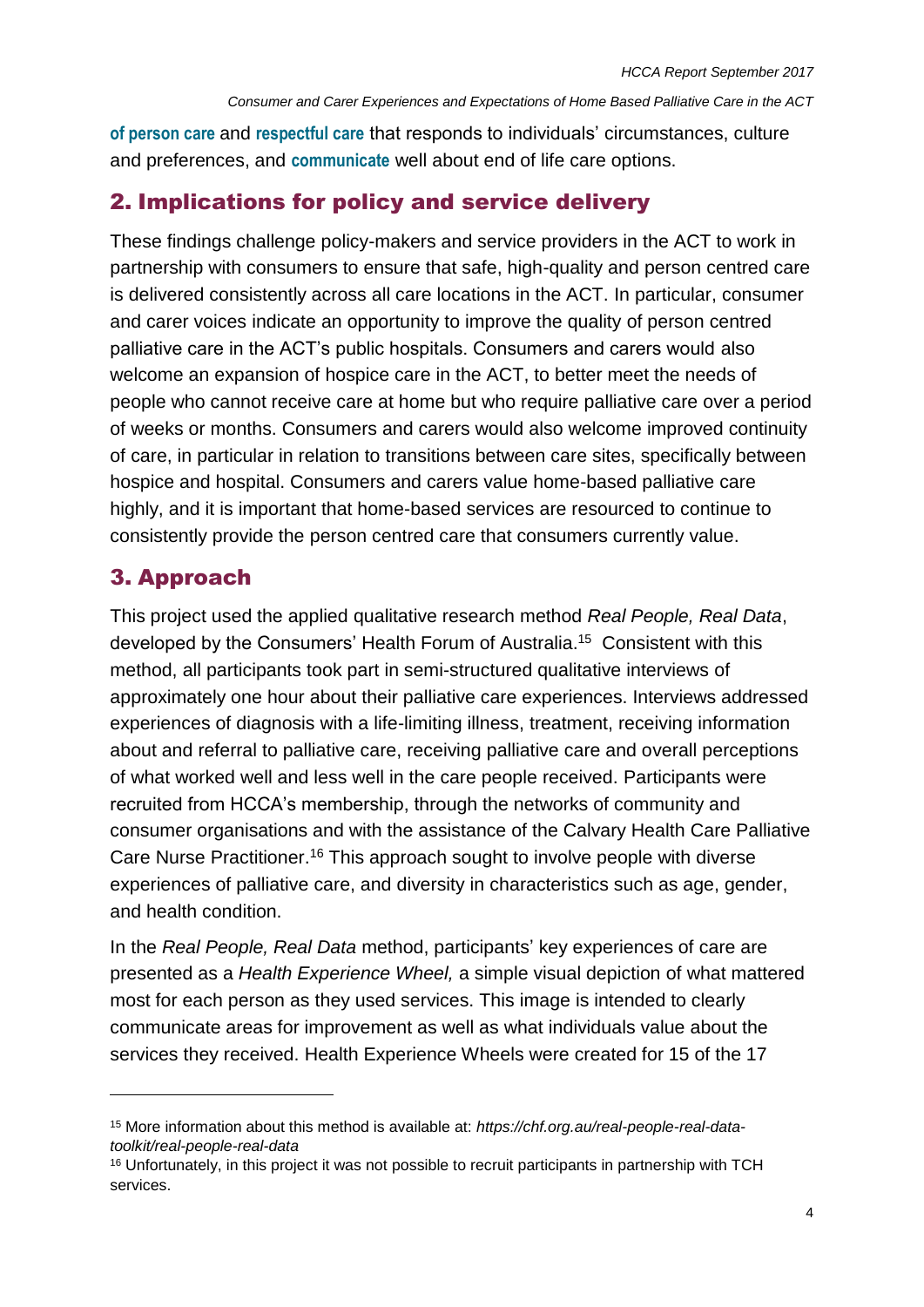participants in this project.<sup>17</sup> To create these images, HCCA provided each participant with a transcript of their interview. People were invited to review their transcript and identify their key positive and negative experiences, and were also advised that if they did not wish to do this the HCCA researchers could identify key experiences for their review. This choice was provided to protect against the possibility that participants would find it distressing to review their transcript. All participants elected for HCCA to identify key experiences, and each person had the opportunity to review their Wheel before it was finalised.

The key experiences that appear on the Health Experience Wheels were coded according to which (if any) of 12 evidence-based domains of person centred care applied. Appendix 2 provides definitions of the criteria used in this project. These domains provide the themes around which the discussion and findings in this report are organised.

# 4. The participants

 $\overline{a}$ 

Participants had diverse palliative care pathways but there are some commonalities. All but one of the 17 participants were caregivers for a person aged 55 or older. Of these, 14 were bereaved while two were currently caring for a loved one.

A majority of the participants were women. Six men took part, of which five were carers and one was a palliative care consumer.

Just over half the participants (eleven persons) received most of their care at home, while the reminder (seven persons) received most of their care in hospital. All of those who received most of their care in hospital primarily used TCH services, though some participants also accessed Calvary public hospital.

A majority (eight) of those who received home-based palliative care accessed the Calvary Health Care Home-Based Palliative Care service. One person received care from staff of a Residential Aged Care Facility (RACF) with support of his own GP, and another received care at home from ACT Health community-based nurses. Of those who received care at home, three lived in RACFs.

Just over half the participants had cared for a person living with cancer. Of these, a majority had cared for a person who had died within a year after their diagnosis with an advanced cancer. Four participants cared for a loved one with a neurological

<sup>&</sup>lt;sup>17</sup> HCCA elected to interview every person who met the inclusion criteria for the project, including when interest was expressed late in the data collection phase of the project. This meant two people (Participants 16 and 17) were interviewed, but it was not possible to create Health Experience Wheels within the project timeframe. These two interviews nonetheless inform the discussion and findings presented in this report.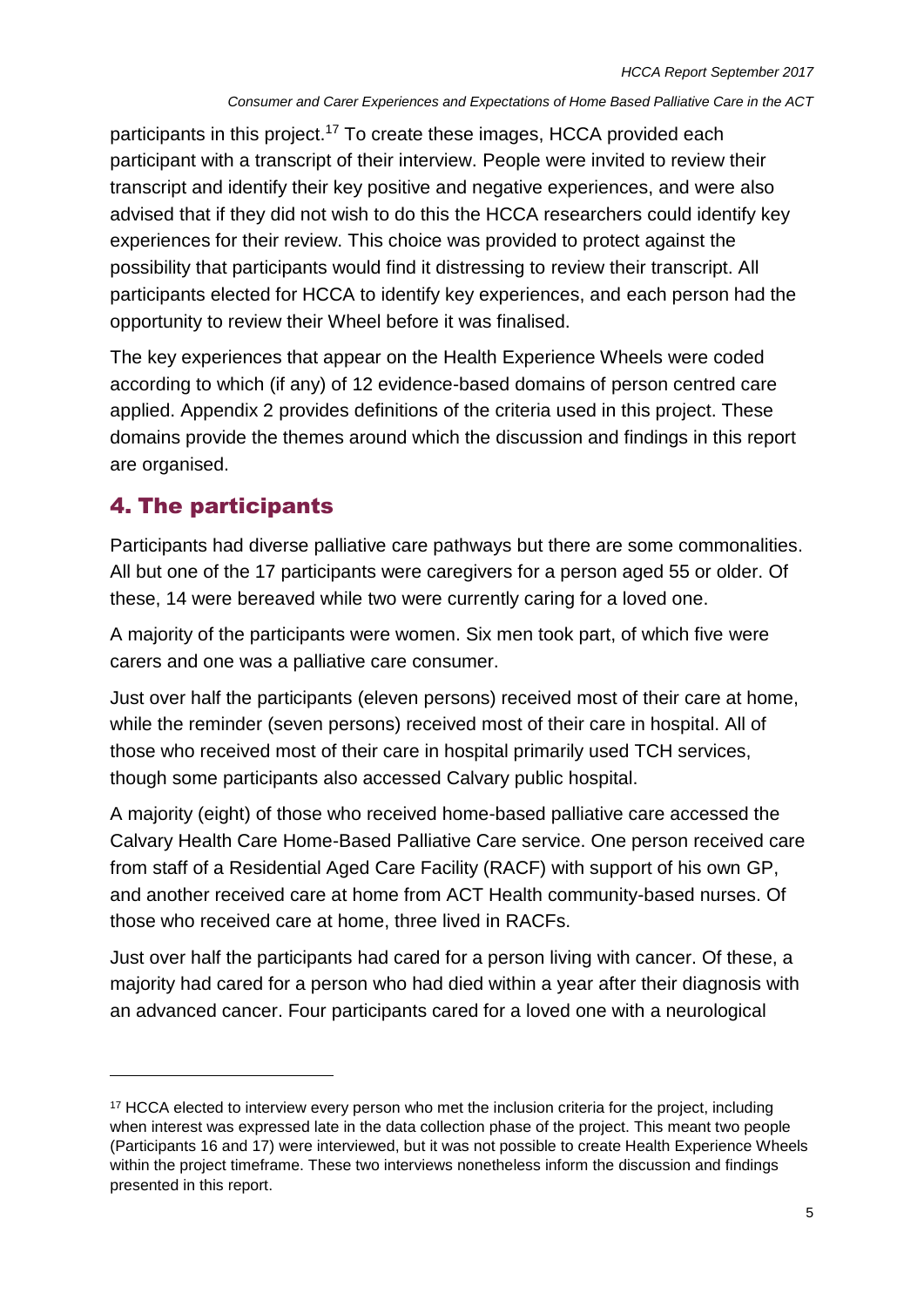condition: two had cared for a loved one with Parkinson's Disease, one for a loved one with Multiple Sclerosis, and other for a loved one with Alzheimer's Disease. One participant was the son-in-law of an elderly woman who died in hospital after suffering a suspected stroke, another participant's husband received palliative care for a cardiac condition. Another cared for her elderly mother.

For bereaved people, the place of death of a loved one also varied. Of the six bereaved people whose loved ones received most of their care at TCH, four died in hospice and two died at TCH. The single most common palliative care pathway was related by five carers whose elderly loved ones were diagnosed unexpectedly with an advanced cancer, received most of their care at TCH and died shortly after being transferred to hospice, all within a year of diagnosis. Of those who received homebased palliative care, six people died at home and two in hospice: therefore, as discussed in Section 5., all the participants who received home-based palliative care died in what can be considered a "home-like" environment.

The personal circumstances of the carers also varied. Some were full-time unpaid carers, others were also employed. They had been carers for varying lengths of time, ranging from 12 years to 3 months. Several of the carers themselves lived with chronic conditions or were older people, and felt this limited their ability to care for a loved one.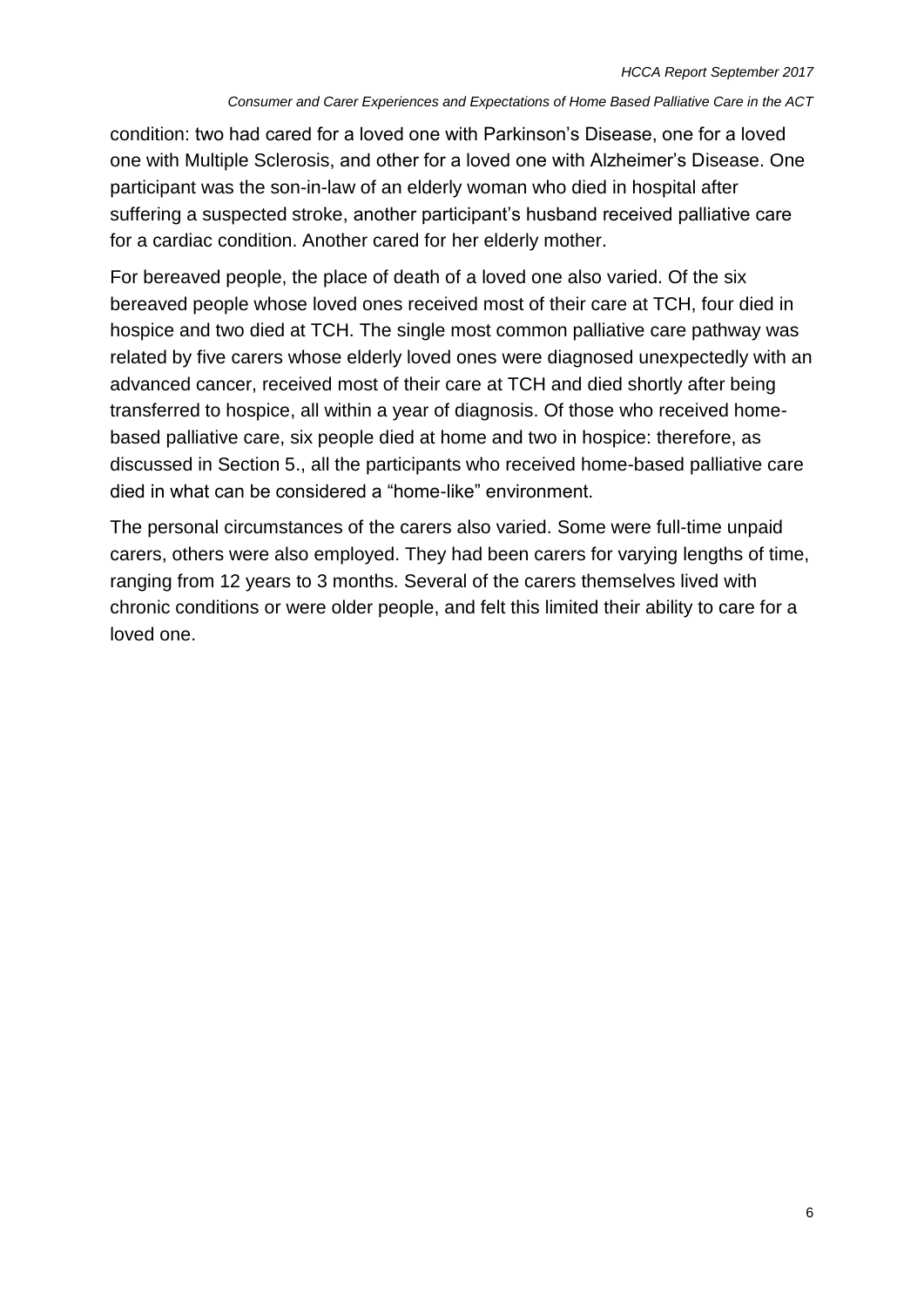# 5. Results

 $\overline{a}$ 

# 5.1. Expectations and experiences of palliative care in different locations

Participants expected that home-based care and hospice care would provide highquality, safe and person centred palliative care. With few exceptions, these high expectations were met.<sup>18</sup>

By contrast, people who experienced palliative care in hospital had more negative experiences of care than they did positive experiences of care. All the people who received palliative care in hospital expressed their preference to receive care at home, but they were advised, or themselves understood, that this was not possible in their circumstances. The reasons for this included a rapid decline in a loved one's health after a hospital admission, carers' own ill-health, carers' existing work and/or caring responsibilities, the requirement for extensive home modifications, and health care professionals' advice that a loved one's care needs were too high for homebased care. *Appendix 1* provides some more detail about these experiences. These people had a strong preference for earlier referral to hospice, in preference to an extended hospital admission.

While there was a strong preference for home-based and hospice care, across the cohort there were both positive and negative experiences of care in all locations. Diagrams 1-3 below demonstrate that there were both positive and negative experiences of care across all sites, but also show a clear trend toward overall more positive experiences for those who received most of their care at home. The diagrams also demonstrate the overall positive experiences of care that most people who accessed hospice had in this location.<sup>19</sup>

<sup>&</sup>lt;sup>18</sup> These expectations were most consistently met for people who accessed the Calvary Health Care Home-Based Palliative Care service, reflecting the value participants placed on the continuity of care usually offered by this service, including continuity of access to clinical and nursing staff with specialist knowledge and experience in palliative care. Experiences for the small number of people (2) who accessed other services, were overall less positive.

<sup>19</sup> These diagrams reflect the key experiences of care presented on *Health Experience Wheels*  produced for 15 participants. Of the 15, nine people received most of their care at home, seven received most of their care in hospital. Five also accessed hospice care: four people who received most of their care in hospital also accessed hospice; and one person who received most of their care at home accessed hospice.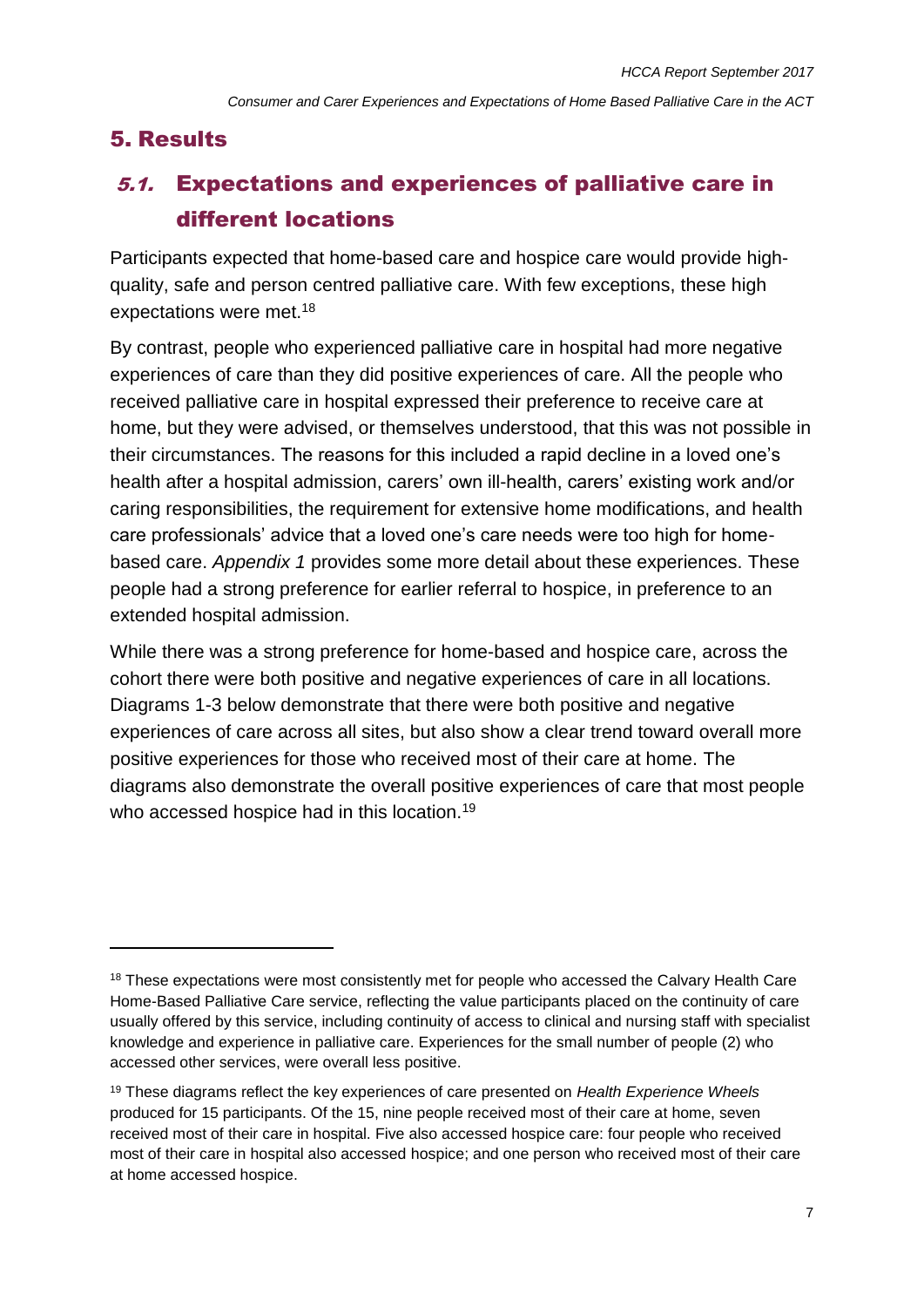



Ultimately the *quality of person centred care* was more important than the *location of care* in determining overall consumer and carer experiences. Across all locations, consumers and carers valued care that:

- supported and involved loves ones;
- provided appropriate care at the end of life;
- responded to the needs of the whole person and was delivered with respect for the person's individual situation, preferences and culture; and
- was delivered by health care professionals who communicated well about end of life matters.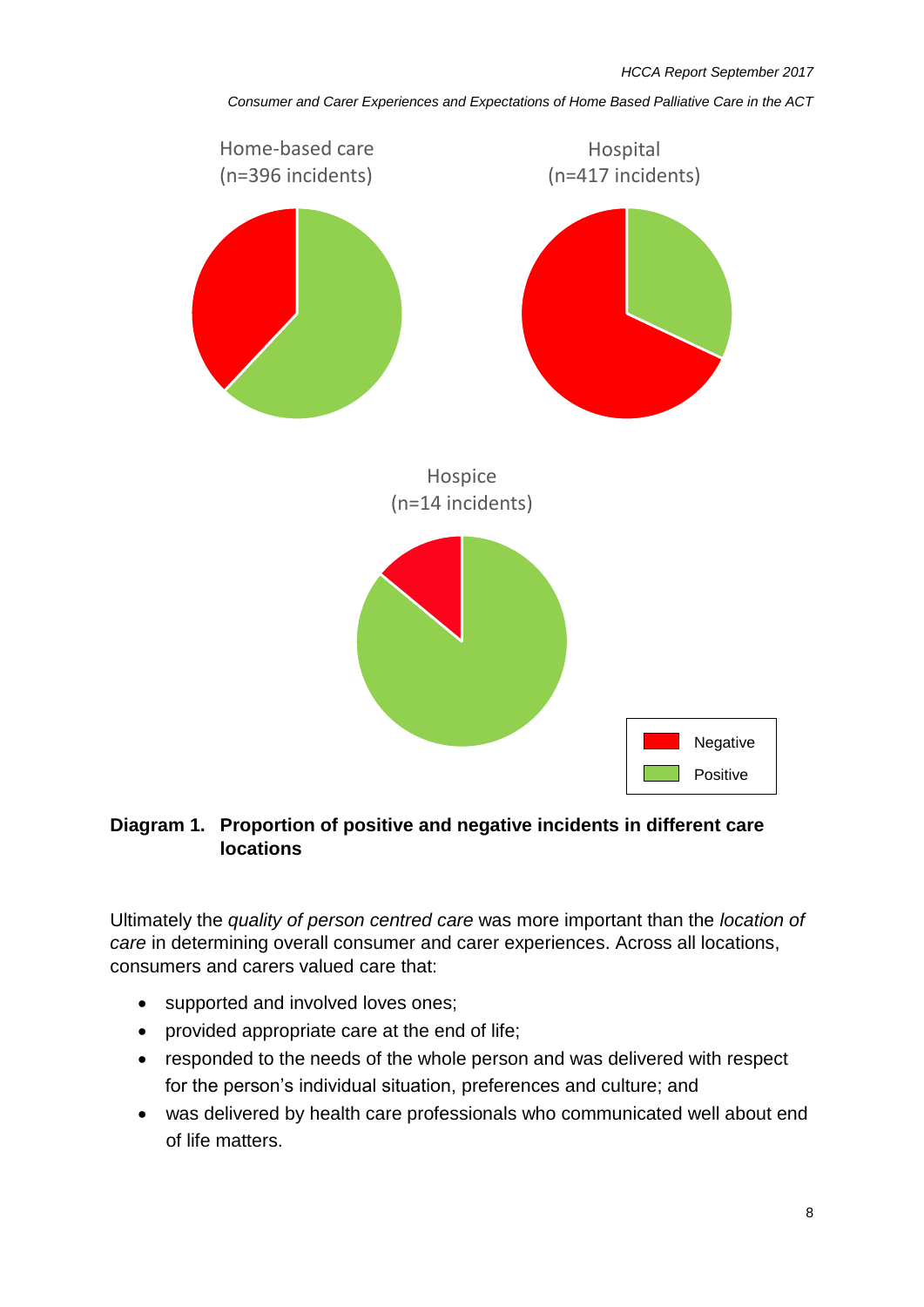While home-based palliative care and hospice care were seen to *usually* provide this kind of care, consumers and carers identified an opportunity for hospital to *more consistently* deliver high-quality, person centred palliative care.

The people with the overall most positive experiences were those who received care from the Calvary Health Care Home-Based Palliative Care service. Only two participants did not receive home based palliative care from Calvary and their experiences were less positive.<sup>20</sup> In fact these two individuals' negative experiences accounted for more than twice the number of key negative experiences recounted by all the people who used the Calvary Health Care Home-Based Palliative Care service.

# 5.2. Person centred care at end of life

People's experiences were strongly influenced by whether or not care was *person centred*. The domains of person centred care that most often recurred as relevant to people's key experiences of palliative care were:

- support for and involvment of carers (140 incidents),
- appropriate care (124 incidents),
- whole of person care (103 incidents),
- respectful care (95 incidents), and

 $\overline{a}$ 

• communication with health professionals (77 incidents).<sup>21</sup>

These aspects of care powerfully shaped people's overall experience of care in all care settings. Diagram 2 demonstrates that people who experienced most of their care at home had more positive than negative experiences across these key domains of care.

<sup>&</sup>lt;sup>20</sup> One person had a negative experience of care provided by ACT Health home-based nurses, while another had a very mixed experience of end of life care in an RACF in which care was provided primarily by RACF staff with the support of the patient's GP.

<sup>&</sup>lt;sup>21</sup> The Real People, Real Data method analyses which domains of person centred care relate to people's key experiences. It uses 12 domains of person centred care that are widely recognised as essential to safe, high quality care. The key experiences appear on each participants' Health Experience Wheel, and each key experience may be coded as related to more than one domain of care (or none). Appendix 2 provides definitions of the domains of care used in this project.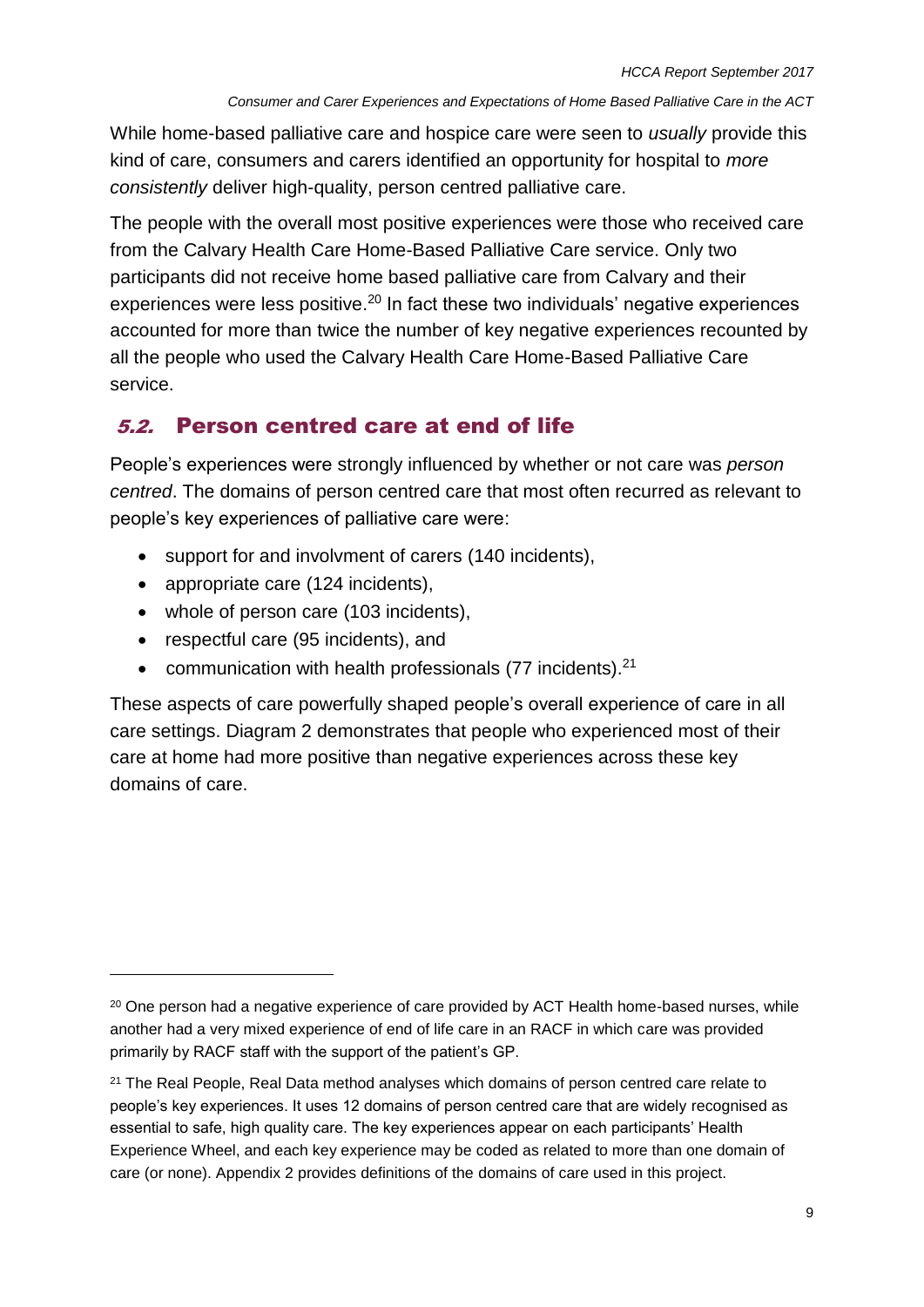#### *HCCA Report September 2017*



*Consumer and Carer Experiences and Expectations of Home Based Palliative Care in the ACT*

### **Diagram 2. Proportion of positive and negative incidents of key domains in home based palliative care**

By contrast those who received most of their end of life care in hospital more often had negative than positive experiences of domains of person centred care (Diagram 3). While these people did have positive experiences of these domains of care, these were outnumbered by negative experiences.



**Diagram 3. Proportion of positive and negative incidents of key domains in hospital.**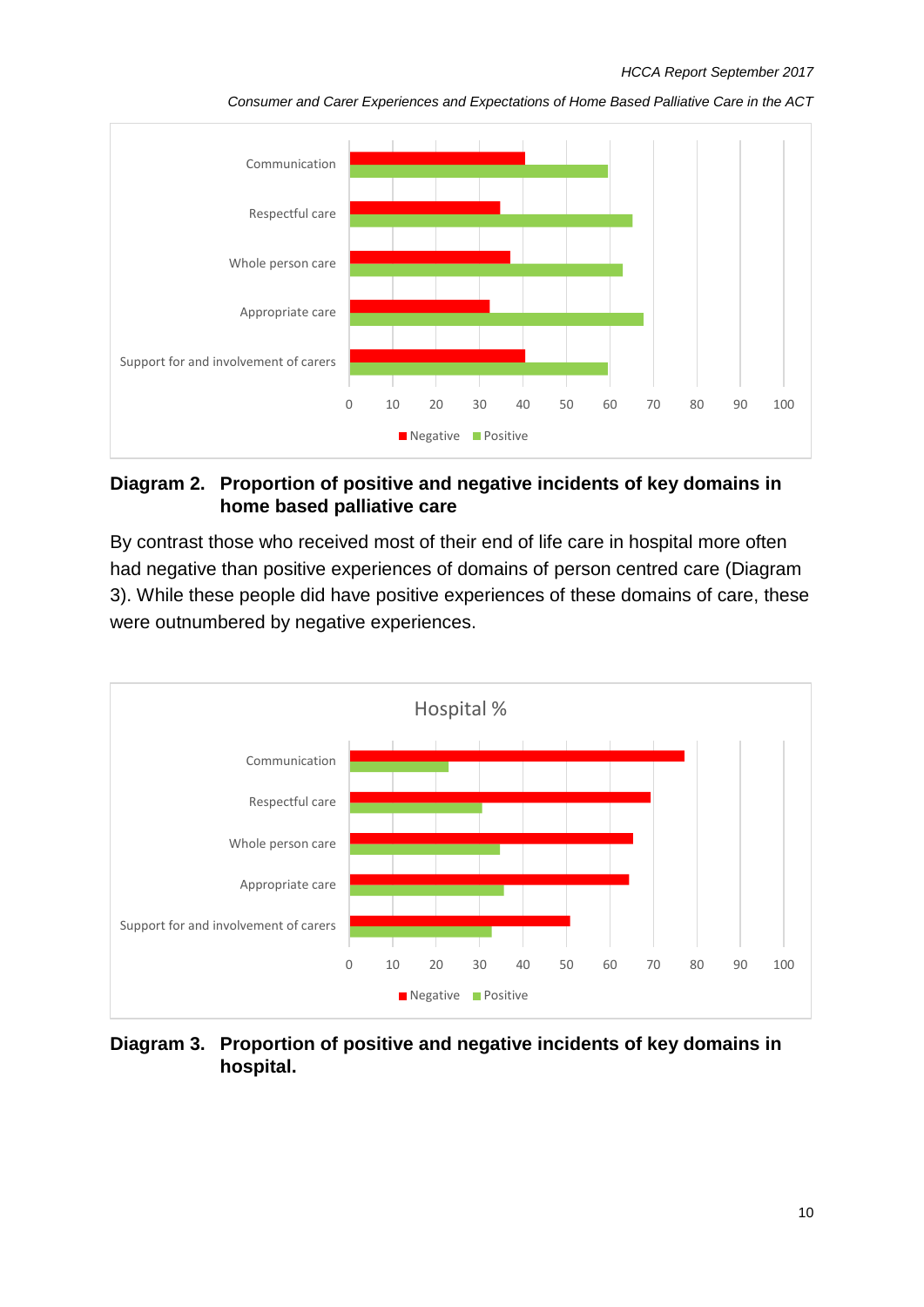Finally, Diagram 4 shows that those who experienced hospice care had overall positive experiences of these areas.



**Diagram 4. Proportion of positive and negative incidents of key domains in hospice.**

# 5.3. Support for and involvement of carers

*Support for and involvement of carers* was the domain of person centred care that most frequently recurred in people's accounts of their key experiences of palliative care. This reflects the importance of support and involvement to the 16 carers who took part in this project. Many participants spoke frankly about the demands that caring can place on the loved ones of a person with a life-limiting condition. While this was true across all care locations, people who received most of their care at home usually felt that they received good support to undertake the caring role. Diagram 2 (above) illustrates carers' very high levels of satisfaction with the support they received while accessing home-based palliative care. Diagram 4 shows that hospice was also generally experienced as offering high quality carer support and involvement (with the notable exception of one consumer whose father experienced an adverse event as a consequence of a medication error). By contrast (as Diagram 3 shows), people who received most of their care in hospital had mixed experiences of carer support and involvement. In all three care locations, carers were more likely to feel supported and involved when the care their loved one received was:

- **respectful** of individuals' circumstances, culture and preferences;
- **•** responsive to the needs of the whole person; and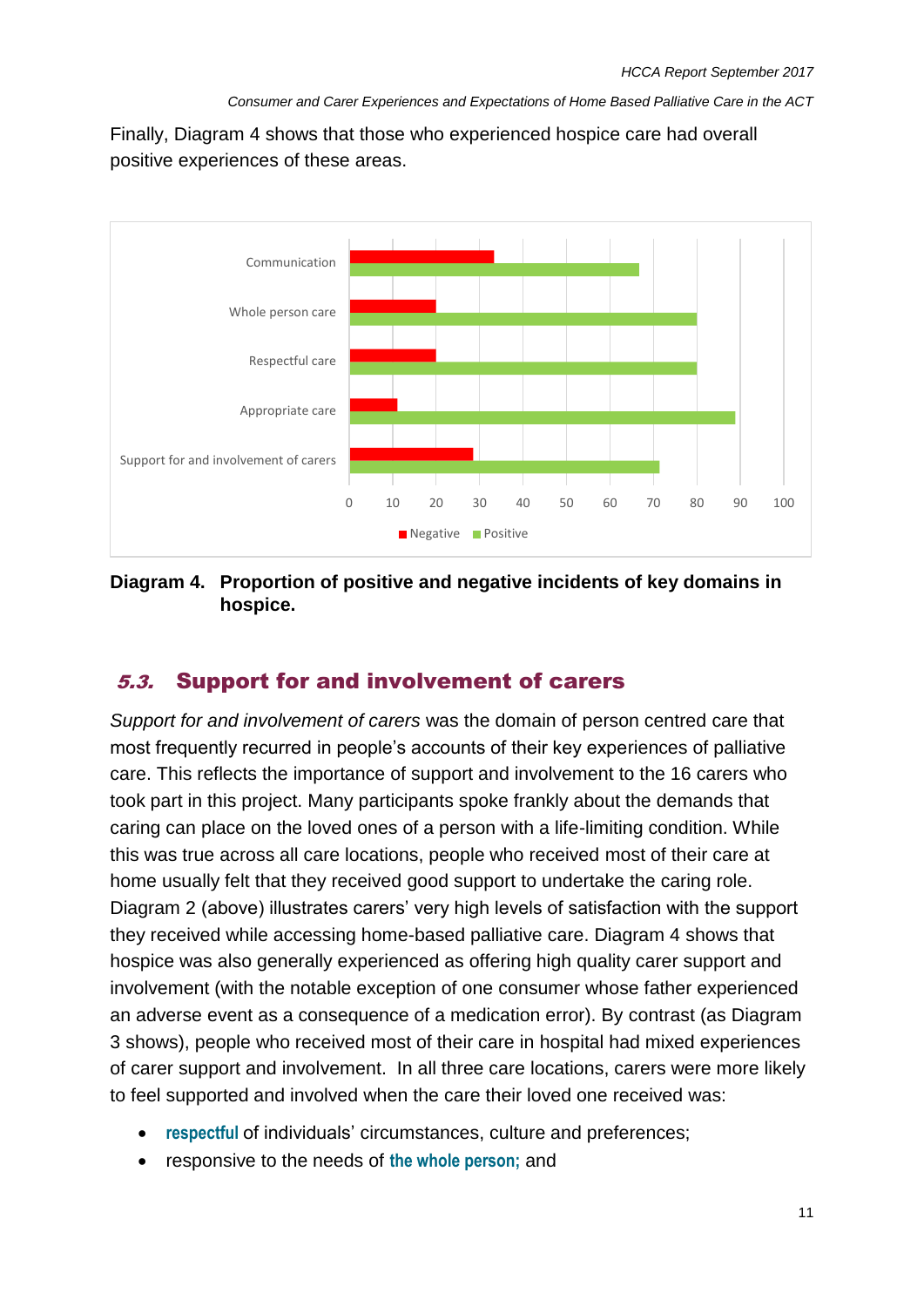delivered by people who could **communicate** well about a loved one's situation

There is a close connection between these domains of person centred care: when health care professionals communicate well, this *demonstrates* to consumers and carers their respectful and whole-of-person approach to care, and their support for carers. Therefore, **respectful care**, **whole of person care** and **communication** are discussed together at Section 5.5. and 5.6.

People's largely positive experiences of carer support and involvement in homebased care reflect their understanding that this model is fundamentally designed to support them to care for a loved one at the end of their life. Home-based carers were able and willing to be the primary unpaid carer for a loved one and valued that they had access to a model of care that supported them in this role.

In very practical terms, home-based care provided carers with the equipment they required:

*I have a hospital bed. Hospital linen. I have all from the government. The staff over there is very, very nice. (Participant 6)*

*As soon as they came [for the first home visit], they arranged for the occupational therapist person to come out as well, the same day that they were coming, to have a look around the house and see what needed to be done because Mum was in a big queen sized bed and so then they organised for the shower chair and the hospital bed, for the chair in the lounge-room, all of those bits and pieces.*

One carer suggested that loved ones and families would benefit from easier and less costly access to the equipment necessary to keep a loved one at home for some days after their death and before their funeral. This would include access to a cold pad to keep a loved one's body cool after death.

Carers also received support and training so they could provide daily care and administer and manage medications:

*They'd say, 'this is the regime, what do you feel comfortable doing for your Mum and what do you want us to do, what do you need us to do for you that you don't feel comfortable to do because at the end of the day we're here to look after Mum. So, you need to tell us what you're comfortable doing and what you're not.* 

*They taught us how to change her, how to roll her, how to move her into the bed and out of the bed so that we wouldn't hurt ourselves. (Participant 11)*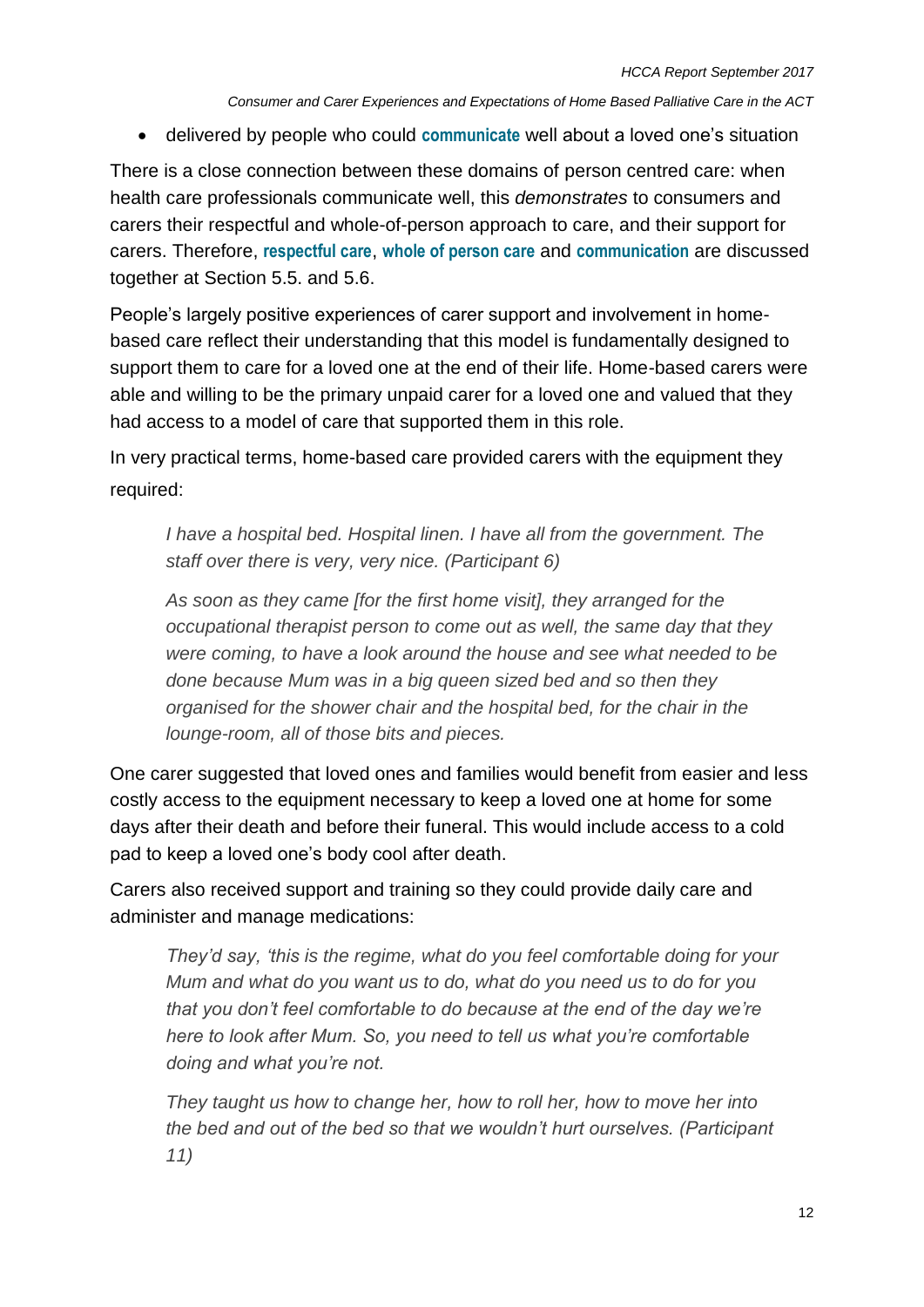As this example makes clear, people appreciated it when home-based palliative care nurses flexibly negotiated which tasks family members were comfortable to take on.

Carers require training, and good support, to manage medications confidently and effectively. They also appreciated timely assistance when they required emergency supplies of medication, particularly out-of-hours:

*We sort had to find out which chemists were open late at night… We'd go 'oh my gosh we've run out of a script, and Mum's only got enough to last her until tomorrow morning. So, we would ring palliative care. They would get the Doctor to ring us and. She'd get Mum's file and.. she'd just ring the chemist and say "They're coming in. This is what it's for." (Participant 11).* 

In the context of overall positive experiences of medication management, one participant felt that clearer information should be provided about what carers can do when a morphine driver needs to be changed overnight. Another, whose father received palliative care in an RACF<sup>22</sup>, recounted that lack of clinical staff authorised to change a morphine driver overnight meant her father received inadequate pain relief, waiting for more than an hour for someone to assist with this task. One carer was initially uncertain how often she was expected to administer a medication, and thought that while she may have been given clear information this was difficult to retain as carers receive a lot of information when they first take on this role. Two carers recounted that they were left with large quantities of unused medication, and were unsure how to dispose of this.

In the context of overall satisfaction with medication management arrangements, some carers would appreciate additional and consistent assistance to manage and administer medications. This includes clearer communication about expectations on carers to administer medications, assistance to dispose of unused medications, and more timely access to emergency supplies of necessary medications particularly outside of business hours.

Carers underscored the need to take "time out" from their caring role. Those who cared for a loved one at home over an extended period of time valued access to respite care very highly, but recognised that services were hard-pressed to respond to demand for this service. Participant 12 is typical of carers who faced long waits for respite care:

 $\overline{a}$ 

<sup>&</sup>lt;sup>22</sup> In this instance, palliative care was primarily provided by RACF staff along with the person's own General Practitioner.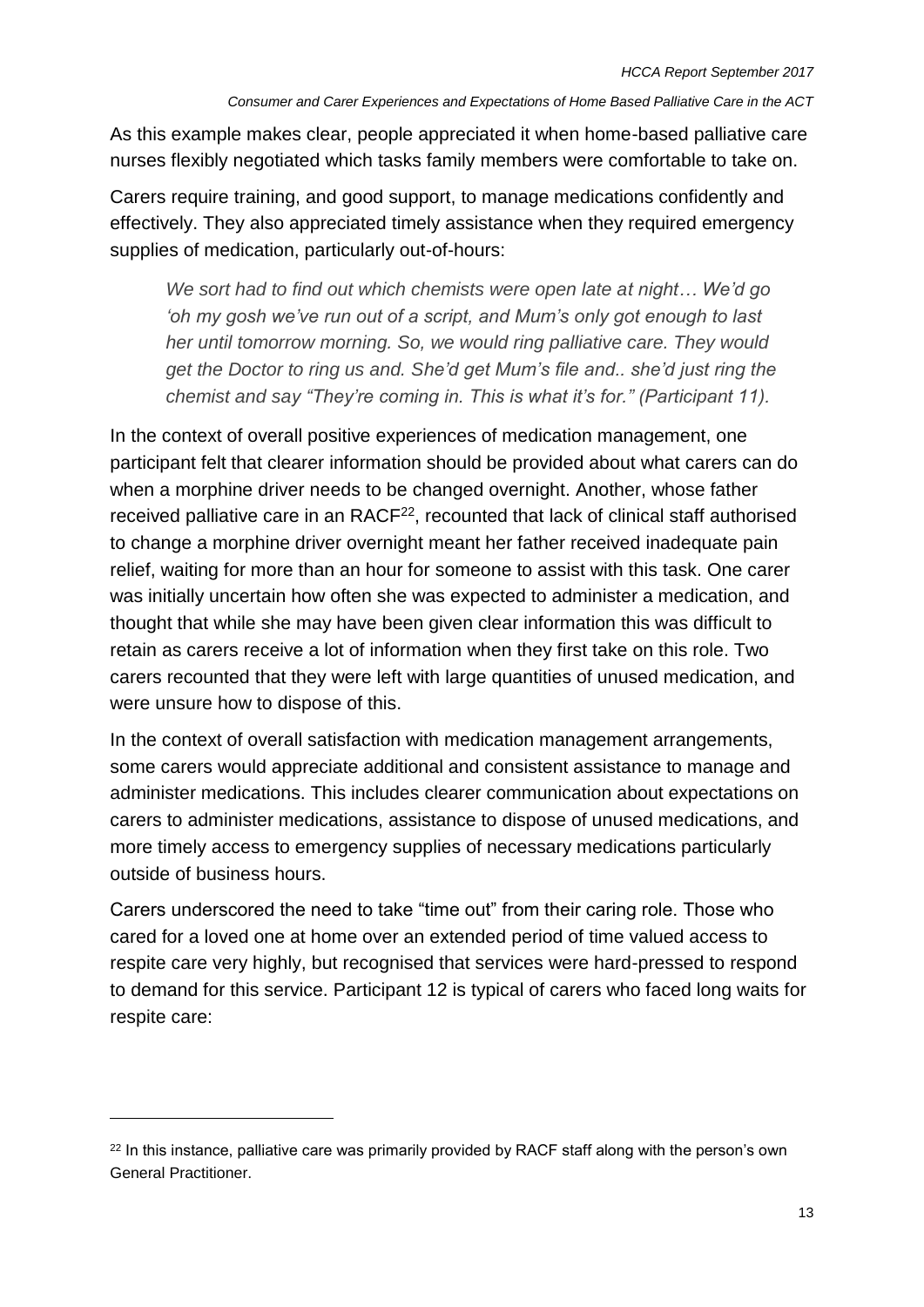*"I got away twice when he was in hospital for a weekend at the farm which was good. And then [in September the social worker] said, "You need to get away. You need to have respite". And I sort of said, "well I rang up about respite and they can't offer me anything till next March'... That's pretty useless. [Respite would have been good] but I mean the hospice just haven't got that. They haven't got the space. You need more respite rooms. And I think with the ageing population, you're going to need more, aren't you?"*

Other carers stressed that friendships and a strong social network were invaluable supports for them. Participant 6 recounted that:

*"When I go and see my daughter or my friend and I sit down I cry, a lot. A lot, a lot, a lot. And that help me. And the doctor all the time say, "You take care, when you feel you need something let me know, because you know you can have some respite, somebody can come in here and you can go for three days or whatever". And I say, "Thank you very much but I never, never [did]. I don't need [respite] because I got friends and when I go out I cry. Coming to my home and I sit and keep going.* 

While not all carers availed themselves of respite care, it is an important aspect of carer support and involvement. Consumers and carers would welcome additional respite care options for people requiring palliative care in the ACT.

# 5.4. Appropriate care

*Appropriate care* was one of the most frequently recurring domains of person centred care that related to people's key experiences. It was second only to **carer support and involvement** in terms of the frequency with which it reccurred.

From the consumer and carer perspective, appropriate end of life care:

- Is provided in a *home-like setting*;
- Is delivered by *clinical staff skilled in a palliative approach*;
- Provides *timely referral to palliative care services;*
- Offers *continuity of care* over time and between care locations.

Participants who experienced home-based palliative care and hospice felt the care usually had these qualities. Hospital was experienced as delivering these qualities inconsistently.

### *A home-like setting*

Those who received home-based care highly valued the provision of care in this location. It allowed both carers and loved ones to remain in a familiar, comfortable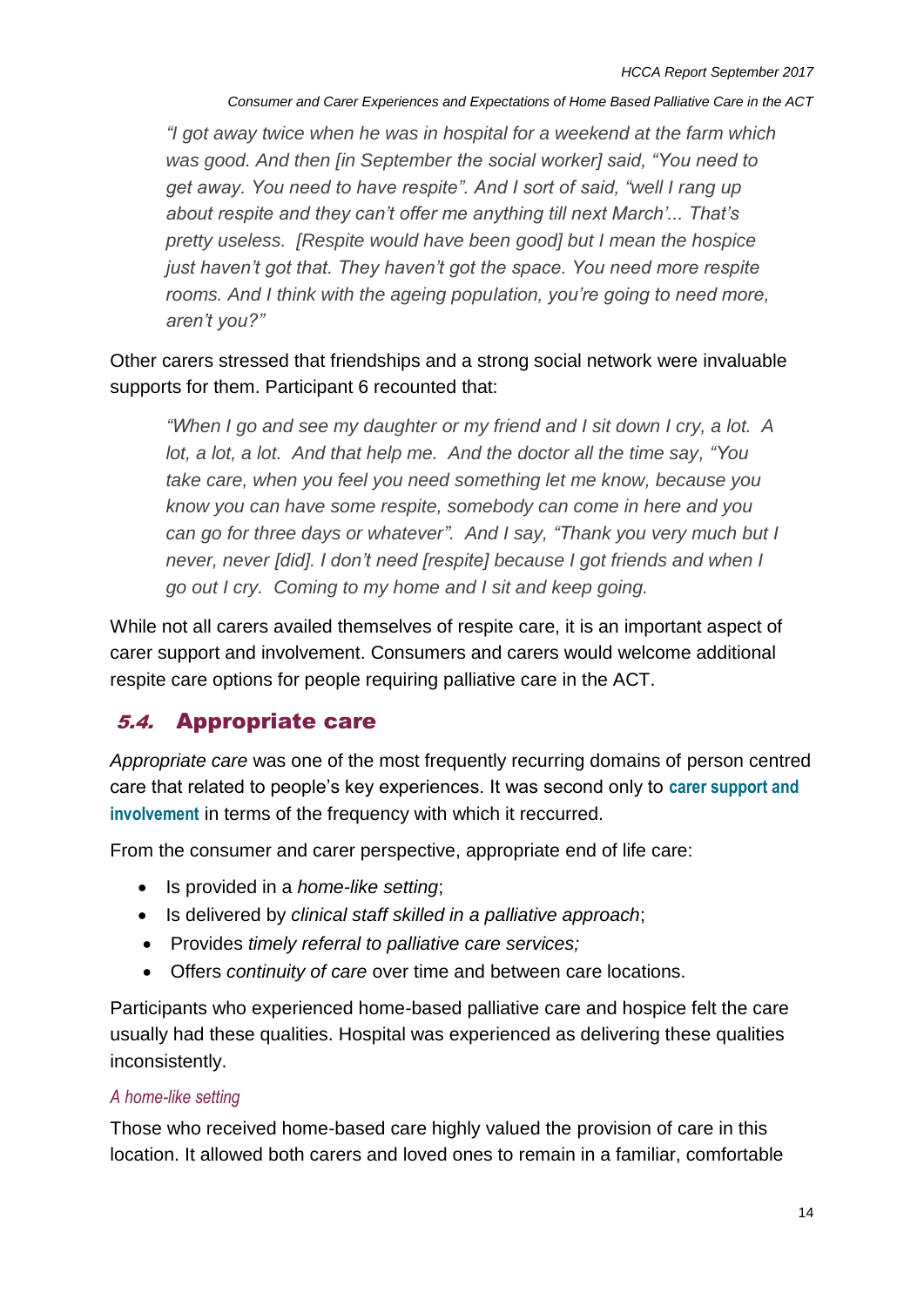and comforting setting, in which they could sustain the routines of daily life in a way that would not have been possible elsewhere:

*It was so much more relaxing [than being elsewhere]. It was basically being able to let Mum and Dad be at home where they wanted to be and not be dictated to by whether there was a bed spare for them in this ward or that ward or whatever and having to deal with that on a daily basis. We could take flowers in, we could have special pictures on the wall that would just be comforting but also, we could just walk away when they wanted to have a sleep or a rest, and go and put a load of washing on or sit and have a cup of tea with the palliative care [nurses]. (Participant 11)* 

*In my own home, I was able to go out into the kitchen, I was able to do what I wanted. I could go out into the garden, if people wanted to come we could go and site in another room. (Participant 9).*

One participant described home-based palliative care as allowing his wife the "space… to prepare herself for death" in way that hospital could not:

*I think dying in a hospital, if it's not a result of a car crash or something, is really a very poor option... For her, it was about having the space she needed to prepare herself for death and for the rest of us, particularly me, it was about making that space, creating the environment around her that she needed to be able to do what she needed to do. (Participant 3)*

Home-based care allowed carers and loved ones to remain in familiar environment in which they took comfort and over which they had a sense of control.

With one exception<sup>23</sup>, participants regarded hospital as an inappropriate end of life care setting. Those who received much of their care in hospital<sup>24</sup> felt the buildings were noisy, lacked privacy, were uncomfortable for visitors and disconnected from the world outside:

*There was nowhere to sit privately with him… It took him back to being a prisoner of war. He would sometimes ring me and say, "You need to get me out of here because this is just like being a prisoner of war again." (Participant 14)*

 $\overline{a}$ 

<sup>23</sup> Participant 12

<sup>&</sup>lt;sup>24</sup> These experiences were consistent across both ACT public hospitals: Participant 14 quoted in this paragraph experienced care at CPH while Participants 4 and 7 experienced care at TCH.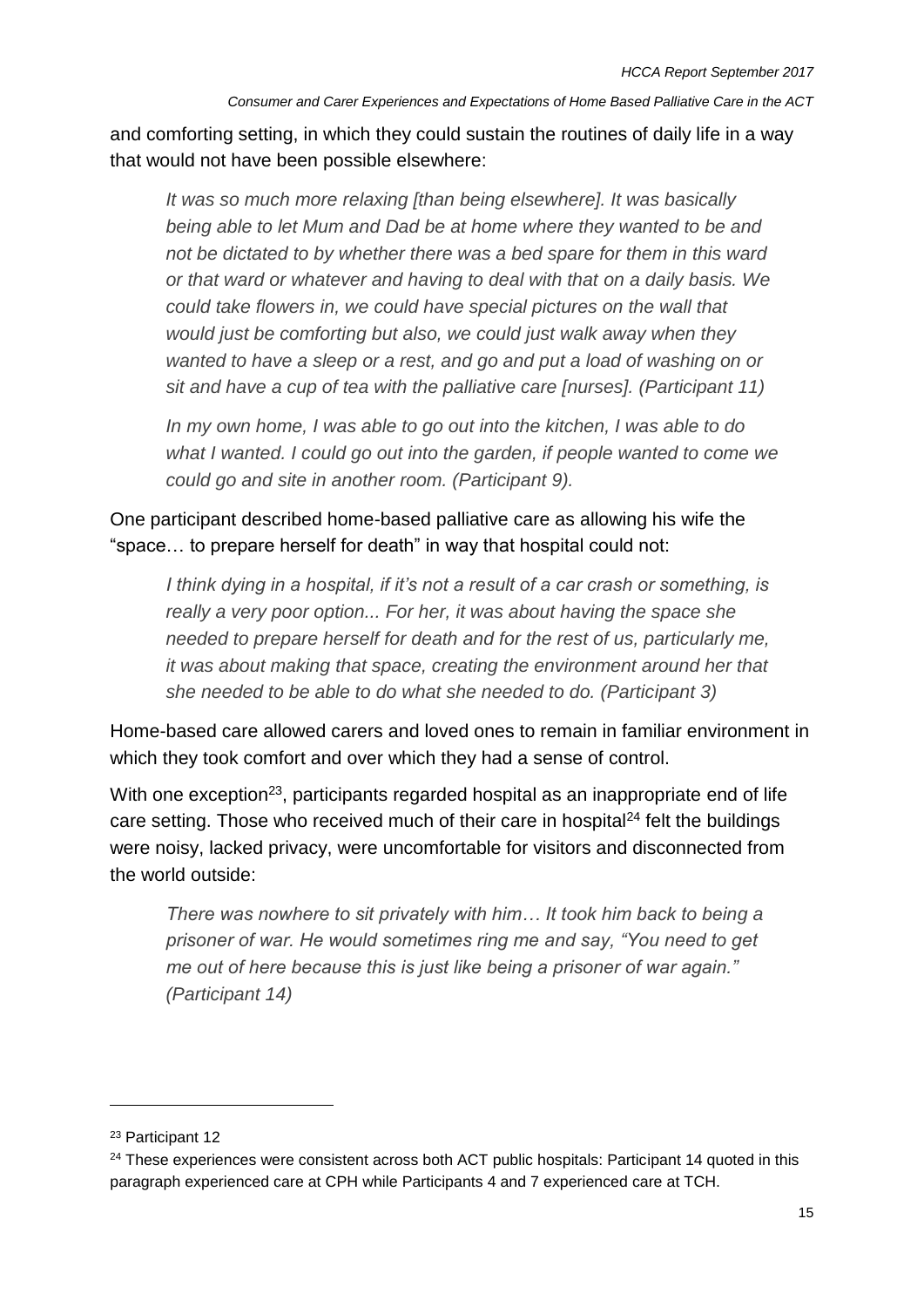*They need to look at how [to help] people who want to stay, they've only got a few fold out chairs and they're really old and crappy. (Participant 4)*

*He was initially in a private room which was lovely but then… he was booted out into this converted corridor which had four beds with curtains a meter from the bed on all sides. He had no view beyond these curtains. It was for somebody who had loved the outdoors, who was a really keen bushwalker all his life, it was just dreadful to not even be able to see a tiny bit of sky. (Participant 7)*

*The wards are very noisy. This woman, she had the television up really loud and I said to her, "Look, would you mind turning it down a little bit?", and she had a friend who said, "It's a free world, she can do what she wants to" and I said, "Look, we need to respect one another in this place." "Oh, my friend's not well." I said, "I hope she hasn't just been given the diagnosis my husband's been given". And the nurse just let her do it. (Participant 4)*

Because of these characteristics of the hospital setting, Participant 7 found it was impossible to have the conversations she wanted to have with her husband at the end of his life.

When hospital did afford privacy, quiet and a view of the outdoors, experiences was much more positive. For example, one participant felt that his loved one's room at TCH:

*"was not really a bad room in that there was an external window and so there was some sunlight. It was near a courtyard". (Participant 3)*

Another person (Participant 12) was very appreciative when a TCH doctor suggested that her husband move from a shared ward to an empty four-bed ward nearby so that his family could sit and be with him in privacy before his death. This experience demonstrates that better use of the existing hospital environment can support positive end of life experiences.

Changes in how in-patient areas are designed and used would deliver more consistently positive experiences. The upcoming move of facilities from TCH to the University of Canberra Public Hospital creates an opportunity for TCH and ACT Health to establish a dedicated palliative care area that would deliver on consumer expectations of quiet, privacy, a connection to the natural world, and facility for loved ones to remain in comfort including overnight. As discussed immediately below, consumers would expect a facility of this kind to be staffed by nurses and clinicians with expertise in palliative care.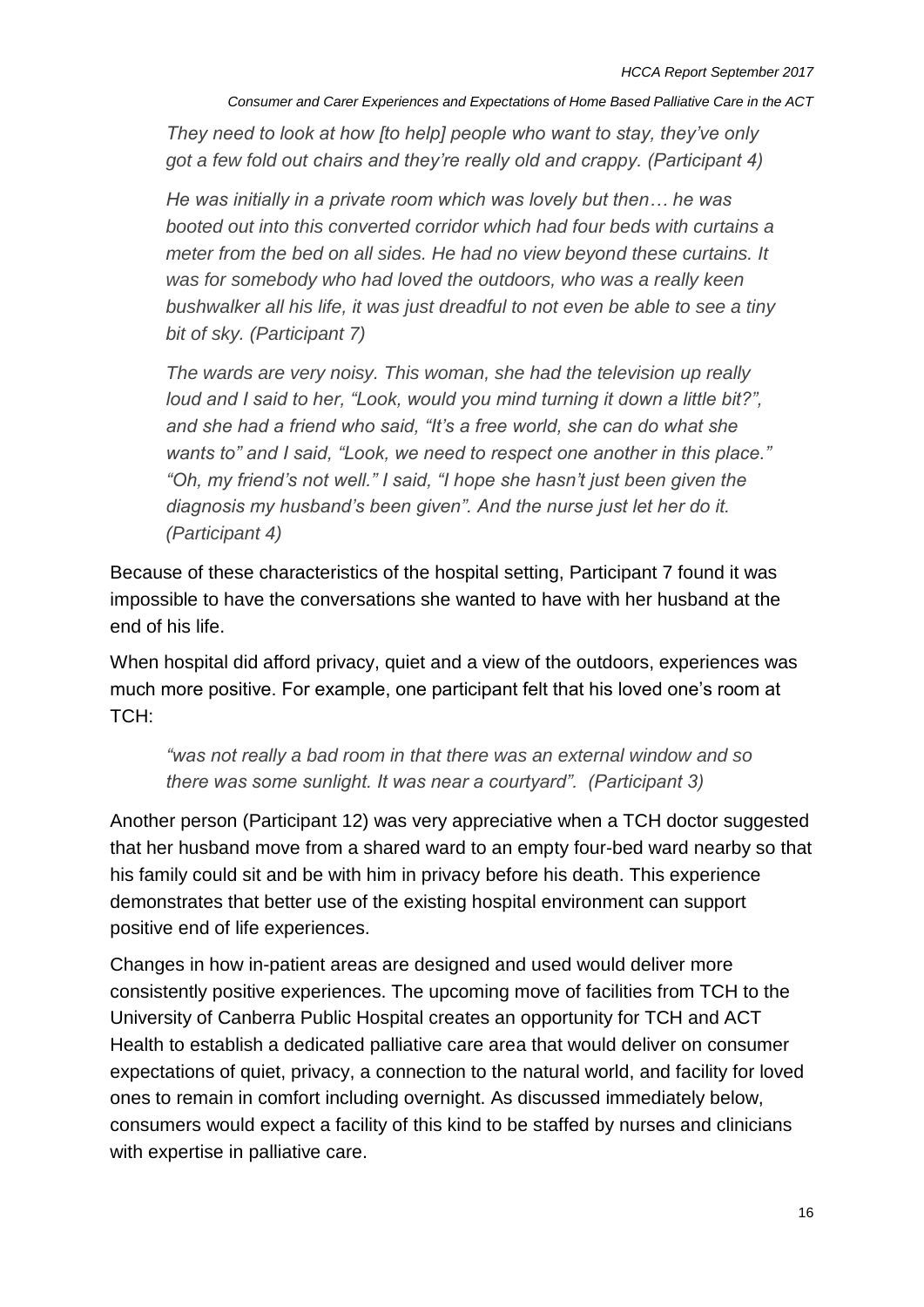#### *Clinical staff skilled in a palliative approach*

People who received care at home valued round-the-clock access to palliative care nurses and doctors:<sup>25</sup>

*"It's a special doctor, when … he is very sick at 2.00am I can call" (Participant 6)*

*The doctor used to come out very frequently and check on Mum and that was great. The doctor would say to us, "Any questions?" … [We were] able to pick up the phone any hour of the day or night, even if they'd just been an hour before, just to clarify something. (Participant 11)*

In addition to round-the-clock access to specialist advice, several participants spoke of the excellent pain management offered by home-based palliative care. Participant Nine is typical of respondents who saw this as a defining strength of this model:

*[My husband] had a lot of pain in his back and both his GP and his heamotologist were saying "Take more pills". The doses weren't excessive but he slept all of the time. I thought this was stupid and… so we were referred [to home-based palliative care] and we saw a doctor and she worked with him and saw him every month or so and reduced his painkillers up and down. The idea was to get him on the least amount so he had the appropriate amount of pain-free care. (Participant 9)*

Home-based clinical and nursing staff were also generally regarded as responding sensitively and appropriately to end of life circumstances, including sensitively discussing an impending death.<sup>26</sup>

By contrast, most participants would have welcomed a more consistent palliative approach to their care in hospital. This includes timely access to clinical staff skilled in a palliative approach, and earlier referral to palliative care services (both within and beyond hospital). For example, one participant believes that earlier involvement of palliative care clinicians or nurses would have assisted her husband and herself to better weight up the potential benefits and risks of the chemotherapy program suggested by their hospital oncologist at TCH:

 $\overline{a}$ 

<sup>&</sup>lt;sup>25</sup> While most people who received home-based care enjoyed this continuity of care, the small number of people who received care from ACT Health community-based nurses (1) and RACF staff (1) had less positive experiences in this area.

<sup>26</sup> This is discussed in more detail at 5.3, *Support for and involvement of carers*, and 5.6, *Communication with healthcare professionals*.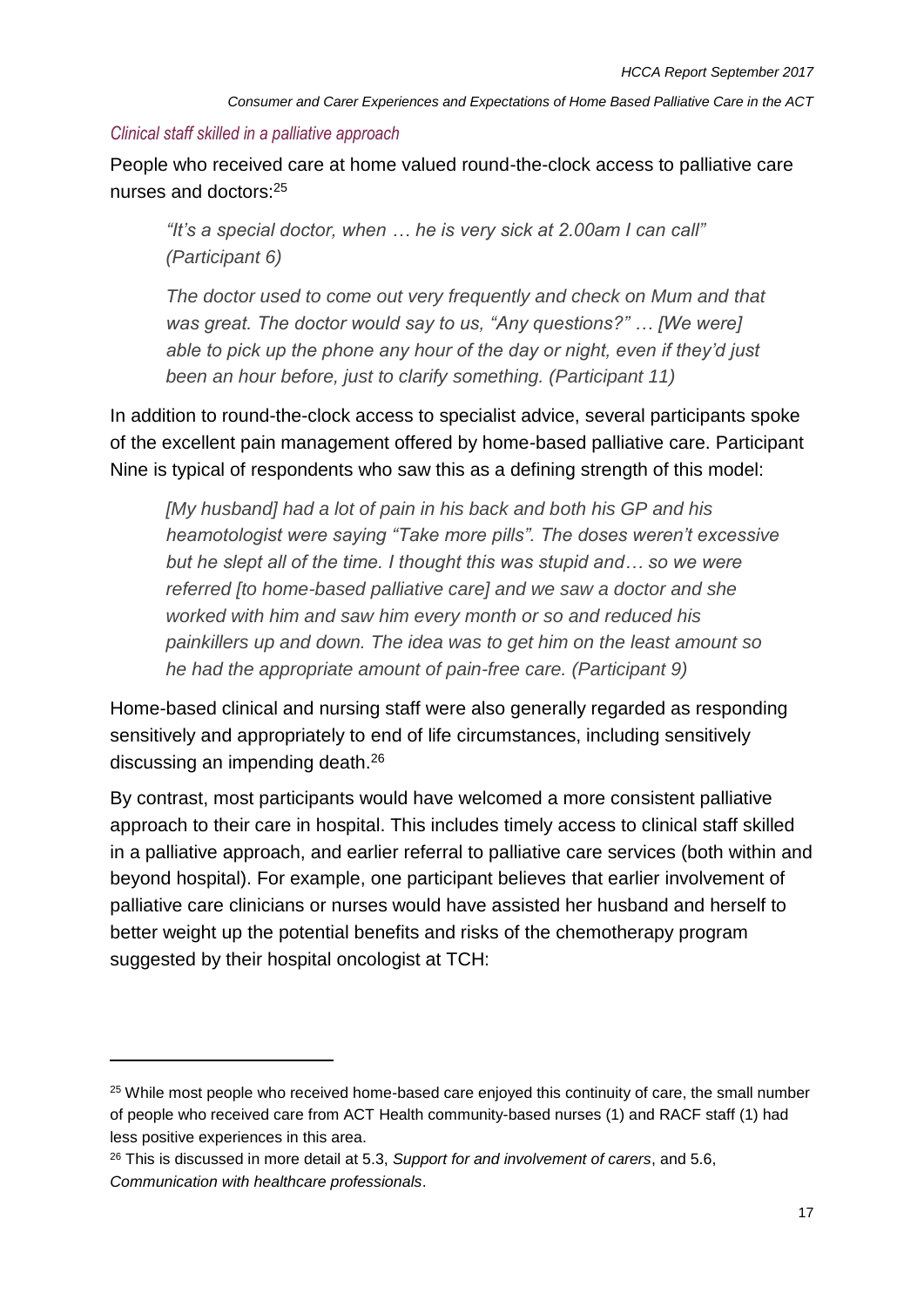*Had we at that stage, if it had been said to us, "Perhaps you might like to consider an alternative to chemo drugs and this six month program I'm suggesting? Perhaps you need to talk to people in palliative care or radiation?" So collaboration, it sounds wonderful, but in my husband's experience it just did not happen. (Participant 1)*

Some people who received most of their care in hospital felt that clinicians' orientation toward treatment rather than palliation was a barrier to getting the care their loved one required. Three participants recounted that it was difficult to elect to cease unnecessary or unwanted procedures. Participant 1 explained that:

*There was this struggle… I mean, palliative care was operating in that they're trying to control his pain. My husband had decided to be palliative and… yet you can't believe that you could be that sick and you're still given ten [chemotherapy] tablets a day. He was so sick. He was on thickened water because he couldn't swallow, but somehow or other, he expected him to swallow and he managed to, because somebody was standing over him saying "Do it. Take these ten tablets".* 

Participants 4 and 2 would have preferred that their loved ones not undergo routine observations and routine procedures while they were close to death in hospital:

*It wasn't going to make a blind bit of difference taking his blood pressure all the time, doing his diabetes stuff, all that kind of interventional stuff. There should have been a little flag that went up automatically… [so that there were]… no interventions. (Participant 4)*

*The major problem was she wasn't getting access to palliation and she was routinely having ob.'s taken and inappropriate care at the end of life, to what I felt she have had it she'd been in the hospice or a palliative care setting. Essentially the palliative care nurse knew what to do, which was to keep her mouth moist and a whole range of other things which she would do when she came, but in between, the regular nurses were not skilled enough to do that or too pressured to do that. (Participant 2)*

People valued palliative care nursing and clinical staff highly. Participant 14 for example related that "the palliative care nurse and her understudy" at TCH:

*"They were wonderful. My husband related very well to them. When I had an issue, the palliative care nurse heard about it she said, "Why didn't you call me?" and I said, "I couldn't have called you at that time of night", and she said, "I wouldn't have minded." She was very generous with her time.*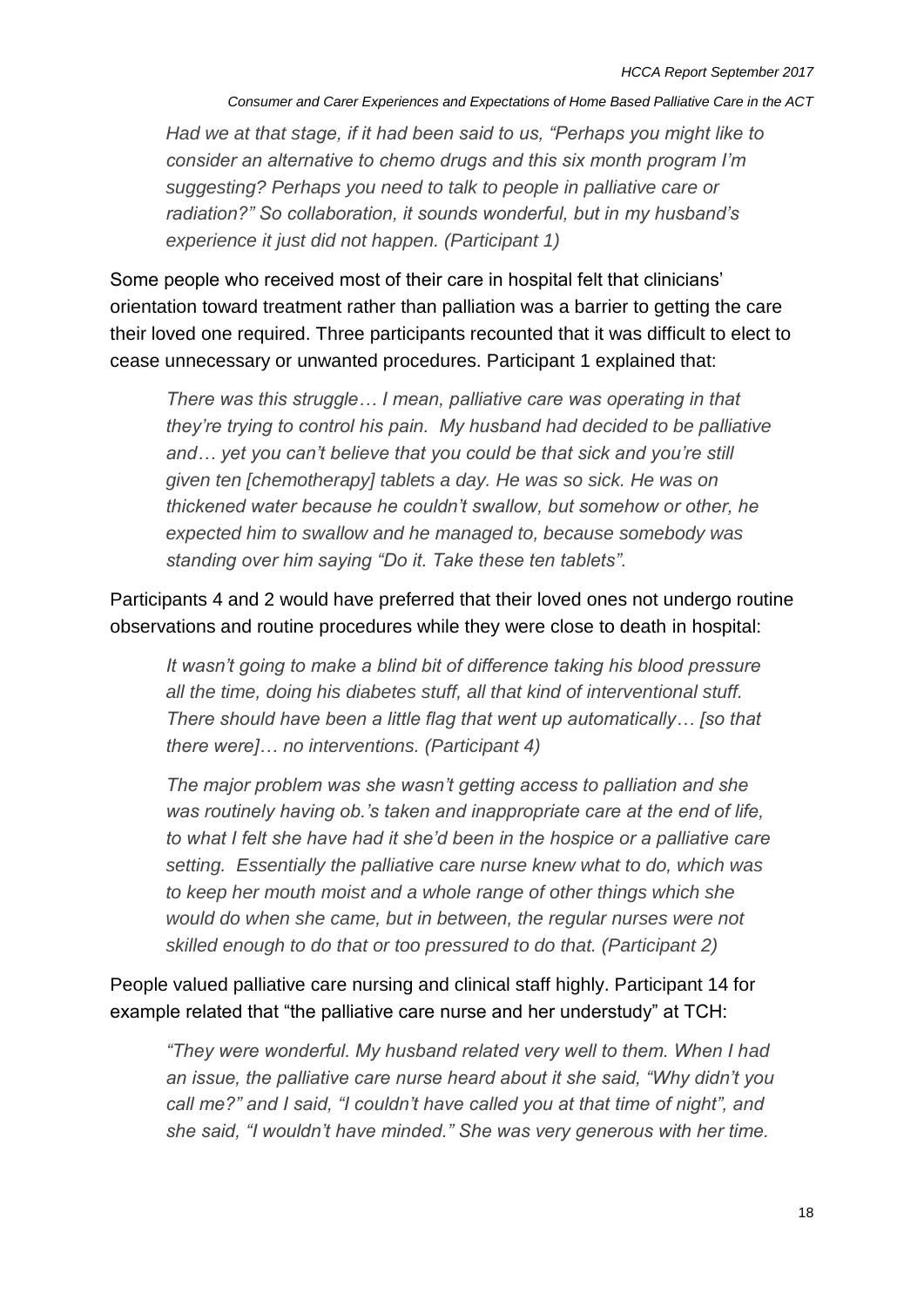The fundamental concern for carers was that hospital did not consistently offer a palliative approach. In contrast to home-based care, ACT public hospitals were seen not to offer sufficient staff skilled in palliative care, nor a service culture sufficiently open to palliative care. <sup>27</sup> Establishing a dedicated palliative care area at TCH would assist to improve people's access to a palliative approach within the ACT's public hospital system. Palliative care training for nursing and clinical staff would increase both the skills of the workforce delivering end of life care in ACT hopsitals but also their confidence and ability to communicate well with people about end of life treatment options.

#### *Continuity of care and smooth transitions*

 $\overline{a}$ 

Carers appreciated the **continuity of care** that home-based palliative care usually offered. Participant 10 is typical in appreciating that the level of care offered responded flexibly to his family's circumstances:

*[Initially] they would come… every six months or so and we'd have a chat and a cup of coffee and see how [my wife] was going and then as she got into her final weeks and so forth, they were far more perceptive of this than I was. In the last week of two they were there pretty much every day keeping an eye on her. So, my experience with palliative care is they were just fantastic. (Participant 10).*

People who received home-based care also generally experienced smooth transitions between home and hospice, when this was appropriate to their circumstances. For example Participant 16 felt that the home-based nurse introduced the idea of hospice at an appropriate time, and presented the benefits of hospice (in particular, increased medical support) effectively. By contrast, some people were concerned that transitions between home and hospital were not always smooth. In particular, two people were worried that their loved one's preferences in relation to end of life care would not be followed if they were hospitalized in an emergency. For example, when Participant 5's father developed pneumonia while receiving palliative care in an RACF:

I got a phone call from the nursing home saying we've called an *ambulance for your father and we're about to take him to hospital and I said hang on a minute, he's got an advanced care directive that says he [doesn't want to be hospitalised], and then I called the doctor and then* 

<sup>&</sup>lt;sup>27</sup> While most participants who expressed this concern received most of their care at TCH, this was also raised by one participant whose father received care at CPH. This suggests the issue applies to both ACT public hospitals.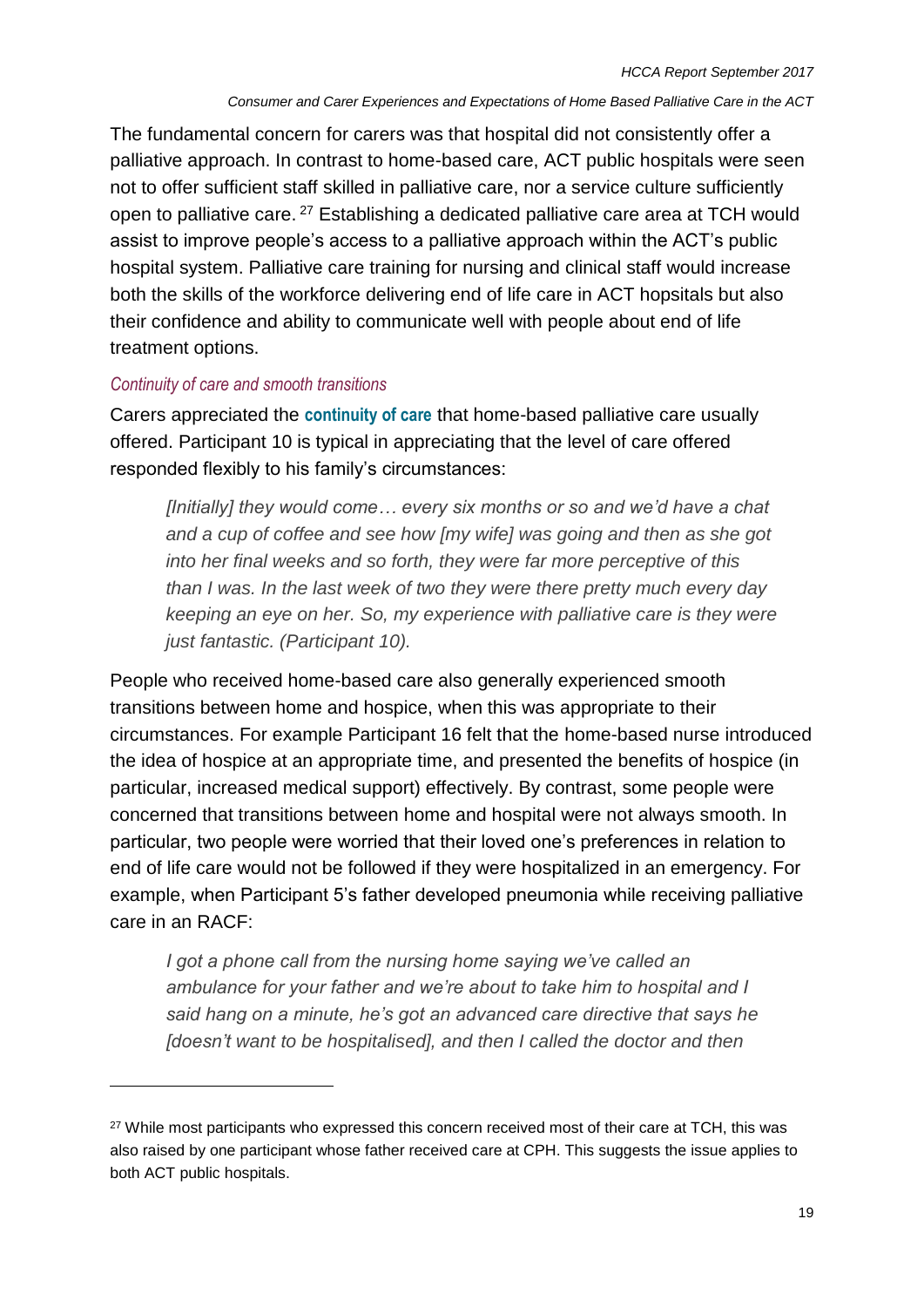*raced up there and I managed to stop them sending him in the ambulance. (Participant 5)*

Participant 3 was "terrified" that his wife would be transferred to hospital in an emergency and ensured that her Advance Care Plan was "everywhere" in the house so that ambulance officers would view it if called. These accounts illustrate both that information sharing and continuity of care between home-based care and acute hospital settings could be improved, and that having an Advanced Care Plan in place can support smoother transitions between care sites. In turn, this suggests the value of ACP promotion and education both for community members and for healthcare professionals. Without an ACP in place it is less likely that a person's end of life care wishes can be known and honoured in the event of an emergency or unexpected transition between care locations.

Delayed or unpredictable transfer from hospital to hospice was the most pressing care continuity challenge for consumers and carers. Those who received most of their care in hospital had a strong preference for earlier referral to hospice, because they perceived that hospice would offer the palliative care their loved one required but had not received in hospital. Unfortunately, several participants experienced long and unpredictable wait times. Participant 7's husband was:

*Scheduled to go to the hospice and I kept asking when can he go and they kept bumping him back in the queue while they gave priority to people in the community who'd had their loved one at home and could no longer manage… But they also kept telling me he's too well to go to hospice. (Participant 7)*

Participant 2's family was told that his mother-in-law was too unwell to be discharged but that she was not an "appropriate candidate" for hospice:

*We were frustrated about their not being a bed in the hospice which would have been appropriate…. The family had been told that she was not an appropriate person to be in the hospice, which was not correct. She was entirely appropriate. She was palliative. (Participant 2)*

Some participants felt that the lack of a clear pathway to discharge from hospital negatively impacted their loved one's health. For example, Participant 8's mother's health deteriorated during a long hospitalisation:

*When am I coming home? When am I coming home? That's the first question she'd ask when you go in.. She'd lose her train of thought, her train of speech… She couldn't even make a sentence because she had no interaction with anybody for three weeks. (Participant 8)*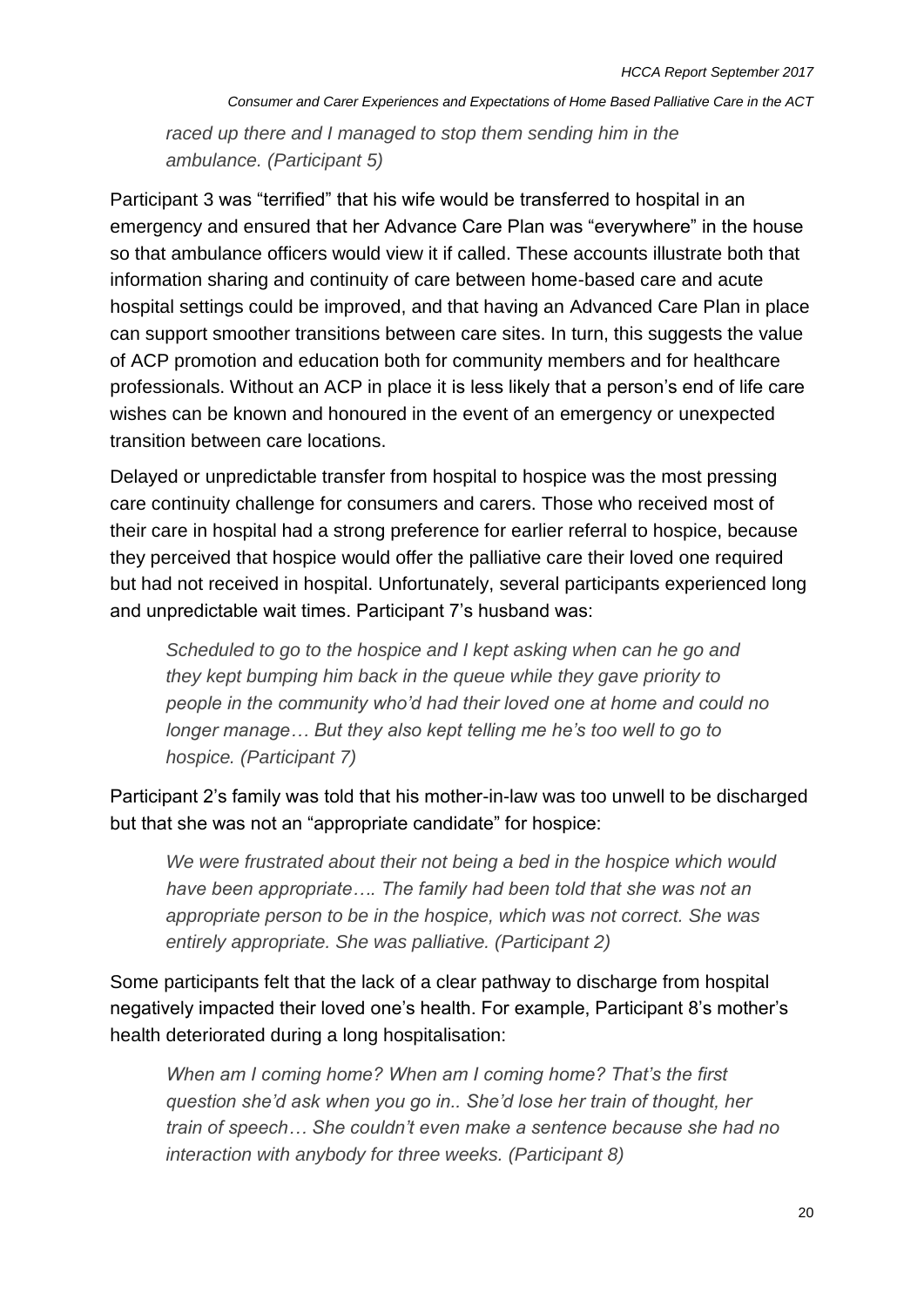Participant 7 was told she must find a high-care nursing home so that her husband could leave hospital:

*One person at one point said, Well, you know, we can't keep him here indefinitely and you better start looking at aged care". I was sort of* appalled at the thought of high-care nursing home. However, we thought if *he's going to get booted out and not to the hospice… We rang every nursing home. Everyone was full up with a waiting list except for one. We left thinking no, we just can't put him there. Anyway, that sort of lapsed [and he was eventually transferred to hospice] but it was yet another stress… [and] time-consuming, yes indeed. (Participant 7)*

As her account illustrates, the lack of predictable pathways from hospital to hospice (or an alternative hospice-like facility) added to the stress of an already-difficult experience.

Nor were transitions from hospital to hospice always smooth. As participant 14 recounted, when her father was moved by ambulance from TCH:

*He'd been transferred with just a blanket on. Got the hospice with no pyjamas, nothing. You could imagine the distress for my mother with that. And for me. (Participant 14)*

When transitions between hospital and hospice were smooth and timely, consumers were very satisfied with this experience:

*So, by chance the doctor in charge of the hospice was on the ward [at TCH]. So, they brought him in to see him and he just sat down next to his bed and said, "I'd really like to look after you over at the hospice. What do you think?" And he said, "That'd be lovely." And so, the very next day the bed was there. (Participant 4).*

In short, timely and predictable access to hospice as an alternative to hospital-based palliative care was highly valued, as were smooth transitions between these sites. Given that delayed transfer from TCH to the Clare Holland House was a concern for some consumers and carers, it is suggested that these agencies collaborate on an ongoing basis to ensure protocols and practices deliver seamless transfers between these sites of care, and report regularly to consumer organisations about progress on this issue.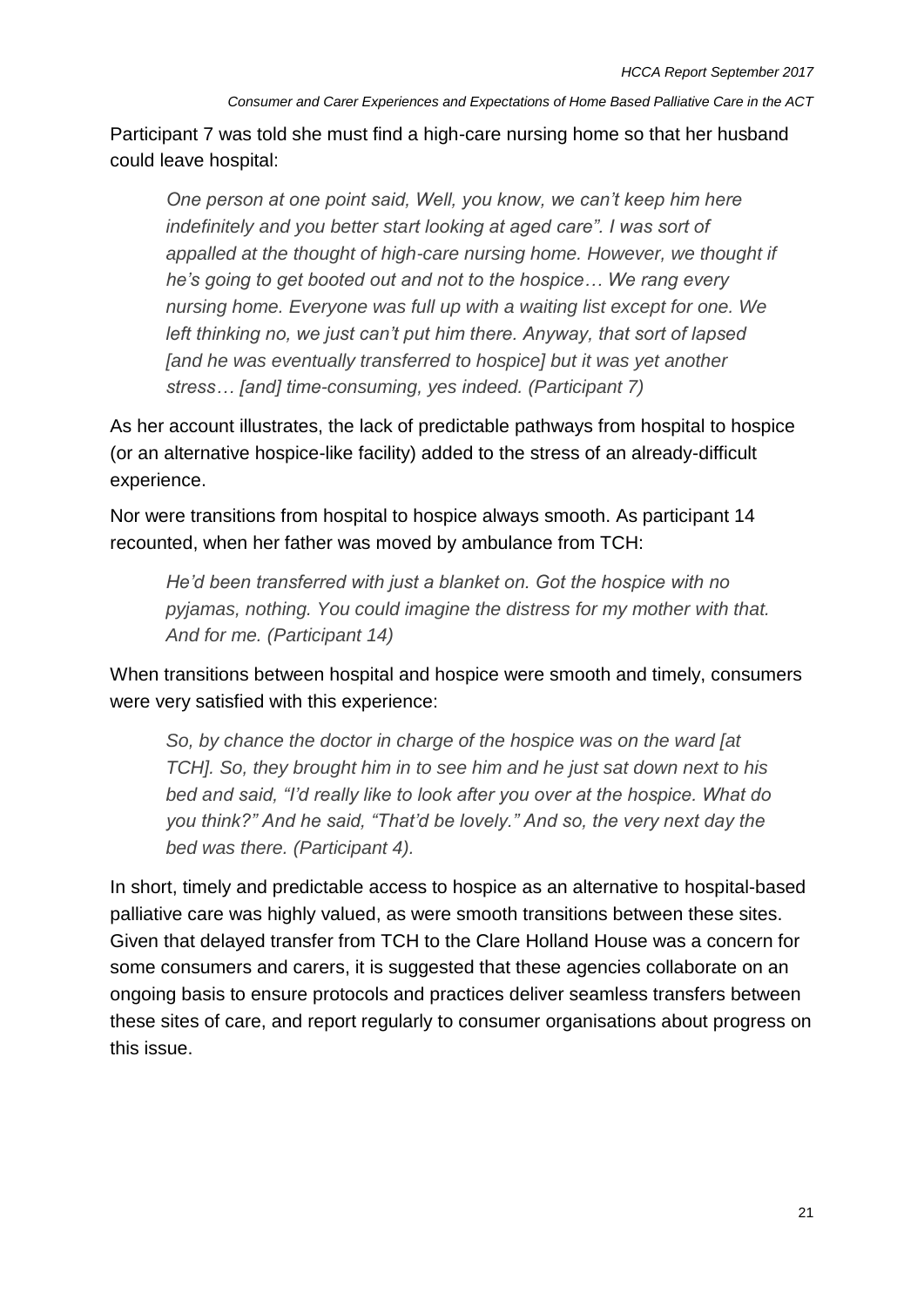### *Experiences of hospice care*

People who received hospice care were overall very satisfied with the care delivered to them here. Hospice was seen to be peaceful, quiet, to have a view of trees, sky and water, and provide opportunity for family and friends to visit and stay:

*He was given a room [of his own]. It was large enough to have a double sofa bed and another area where people could sit, so it could easily accommodate my son who over by then and my daughter and I could open up the double bed at night time and stay on that. (Participant 1)* 

The quality of medical care was generally regarded as excellent, with the notable exception of one participant whose family experienced a serious adverse event because of medication error. People transferred from hospital to hospice appreciated the consistent palliative approach that hospice provided, while carers whose loved ones moved from their own homes to hospice valued the greater level of medical care available there.

The consumer and carer experiences gathered in this project suggest that there is significant unmet demand for hospice care in the ACT, and that consumers would welcome an expansion of hospice care. HCCA encourages ACT Health to explore options to meet unmet need and demand for hospice care in the ACT. This should include investigating the option of establishing a second hospice in the ACT, and exploring hospice models that would suit the situation of people who cannot receive home-based care, but who require in-patient care over an extended period. A review of models of this kind in place in other jurisdictions would provide a basis for policy and service development in the ACT.

# 5.5. Respectful care and whole-of-person care

Home-based palliative care as a model was generally regarded as responding well to people's individual circumstances and to their whole-of-person care needs. Several carers appreciated home-based clinicians' and nurses' respectful broaching of end of life conversations. For example, Participant 9 appreciated that a palliative care doctor broached the issue of death with her husband when he was at the end of his life:

*"He took a long time to die because he did not want to die. He struggled on. The [home-based GP] tried to have conversations with him. You know, "Is there anything that's worrying you? Are you ready to die?" He wouldn't go there…."*

Participant 11 appreciated a palliative care nurse tactfully navigating differences of opinion within her family about whether her mother should have ceased chemotherapy treatments.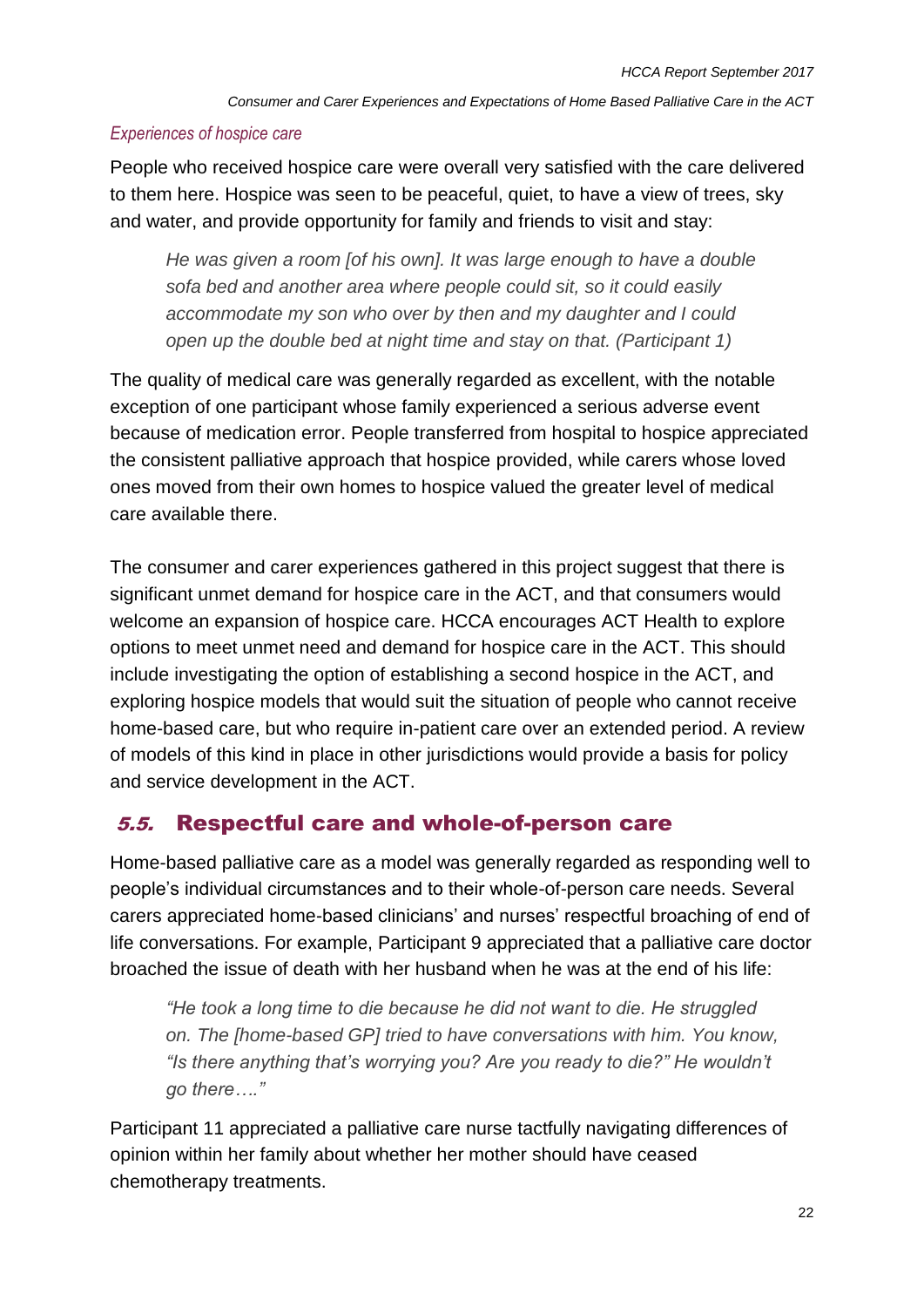In the context of overall very positive experiences in this area, one expressed that home-based nurses and clinicians could better anticipate cultural influences and individual variation in preferences for how death and dying should be discussed. Participant 16 and her family migrated from Lebanon, where she feels clinicians "don't tell the person" about a life-limiting diagnosis and families often prefer not to directly address an impending death:

*"Before our family had even conceptualised the whole process [of homebased care] and accepting that he was dying, we were in denial. One of the [home-based] nurses came in and started talking to my mum about it. My mum was angry. Really angry… It was almost to the extent it felt like, "Oh, so where are you going to bury him?"* 

*It was shocking and my sister and I were talking about it afterwards and my sister's like, "Oh, well, maybe she's just trying to be realistic," but I think there is that fine line. The assessment that I can give is that it's always good to audit the situation. If you audit the situation and know what level that person is up to [that's good], because if they're in denial there's no point going and asking where you're going to bury that person.* 

Regular training in culturally responsive care for all palliative care nursing and clinical staff (including but not limited to those providing home-based care) would support the consistent delivery of **respectful care** and **whole of person care**.

Participant 13 had a negative experience of home-based care<sup>28</sup> in which home-based nurses were unable to assist him to apply a prescription cream (which he could not himself apply) to ease skin irritation caused by cancer treatment. This left him feeling that he "lacked the willing support network" he had expected on discharge from hospital. This example highlights the importance of a person centred approach in which people's reasonable needs can be flexibly met. Future funding and policy settings should ensure that home-based palliative care services can consistently deliver **respectful care** and **whole of person care**, while expanding to meet anticipated future increases in demand for these services.<sup>29</sup>

 $\overline{a}$ 

<sup>&</sup>lt;sup>28</sup> In this instance, care was provided by ACT Health community-based nurses.

<sup>29</sup> ACT Health's *Palliative Care Services Plan 2013-2017 (*p1) makes clear that growing demand for palliative care services is placing growing pressure on those services available.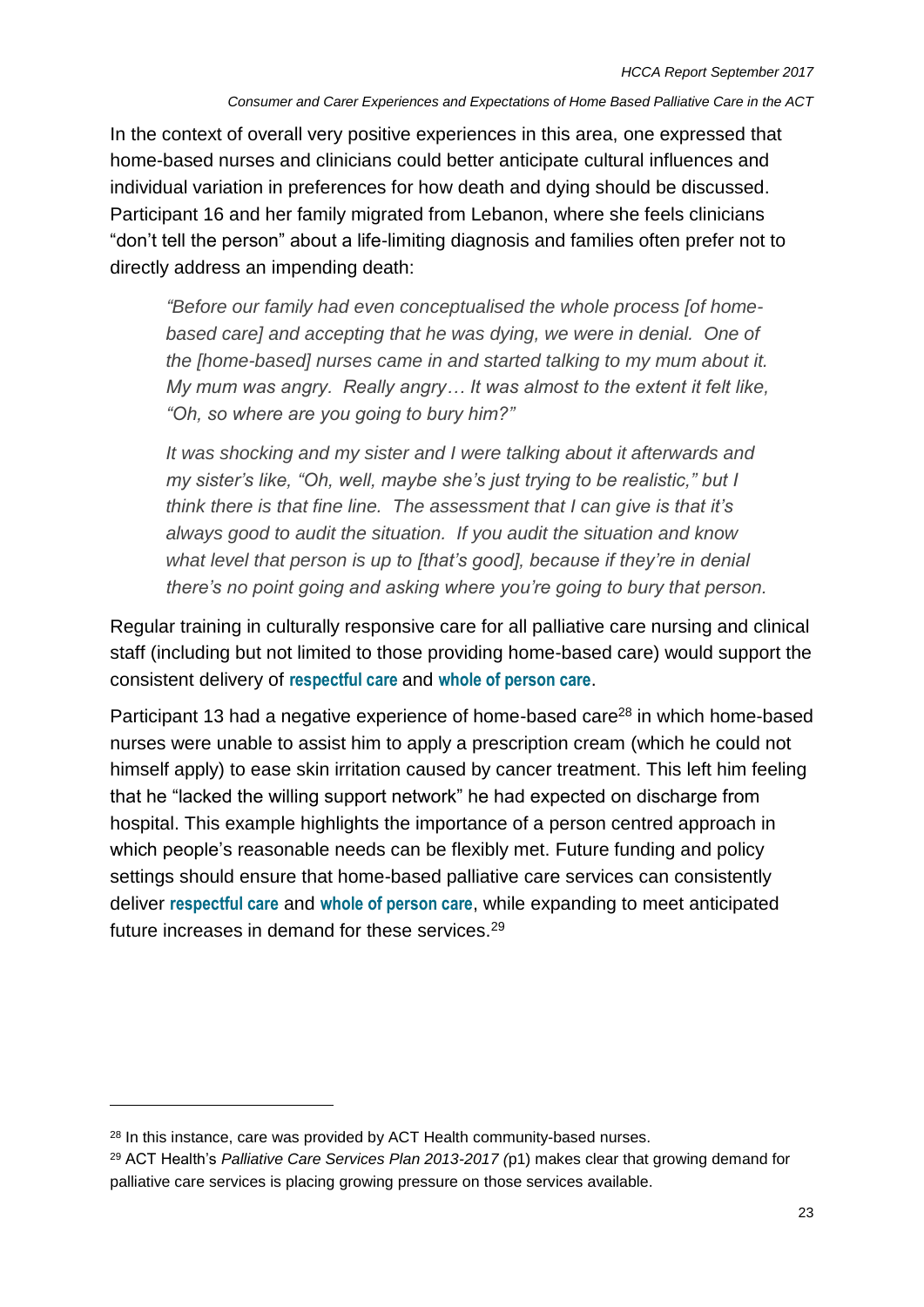### 5.6. Communication with health professionals

One participant who had an overall negative experience of home-based care was disappointed with how a nurse communicated when a medication unexpectedly ran out. The nurse and carer agreed that the carer would leave her loved one, who was very close to dying, to drive to a pharmacy and fill a script. The carer felt the nurse did not communicate clearly why the medication was needed, whose responsibility it was to obtain it, or why she had not brought it with her. The career's loved one died while she was away collecting the medication. This experience underscores the challenge, and the importance, not just of excellent medication management but also excellent *communication* with carers and loved ones about medication issues.

People who received most of their care in hospital had mixed experiences of carer support and involvement, and this was often related to their experience of the closely-linked issue of communication with health professionals. Many people found it difficult to get the information they needed about their loved one's situation:

*If you could find someone they would answer your questions but you could never find out when the oncologist was doing his rounds, it was very hard to find out who was in charge when and who to talk to (Participant 7)*

*It was really, hard to get to see a doctor (Participant 14)*

In contrast with home-based care, hospital staff did not always acknowledge the reality that consumers and carers were facing an impending death, and this also contributed to people's sense that care did not respond well to their individual circumstances. Many participants would have appreciated more open recognition and discussion of their situation:

*I know the [nurses] were saying, "Oh, we have to get your husband in a single room and I said, "Why? You know, like, why?" It's OK to talk about death and dying and it's part of the natural process. (Participant 4)*

Carers appreciated it when hospital clinicians respectfully acknowledged the reality of an impending death. For example, when a hospital doctor advised Participant 12 that her husband was so close to death he was unlikely to be discharged, she appreciated that this was relayed directly and with sensitivity. In all care locations, consumers valued open conversations that matched their readiness for discussion about end of life.

Consumers and carers were more satisfied with their end of life care when they had the opportunity for open conversations and involvement in decisions about treatment and care at the end of life. One participant speculated that time pressures on her mother's clinicians was a barrier to this occurring: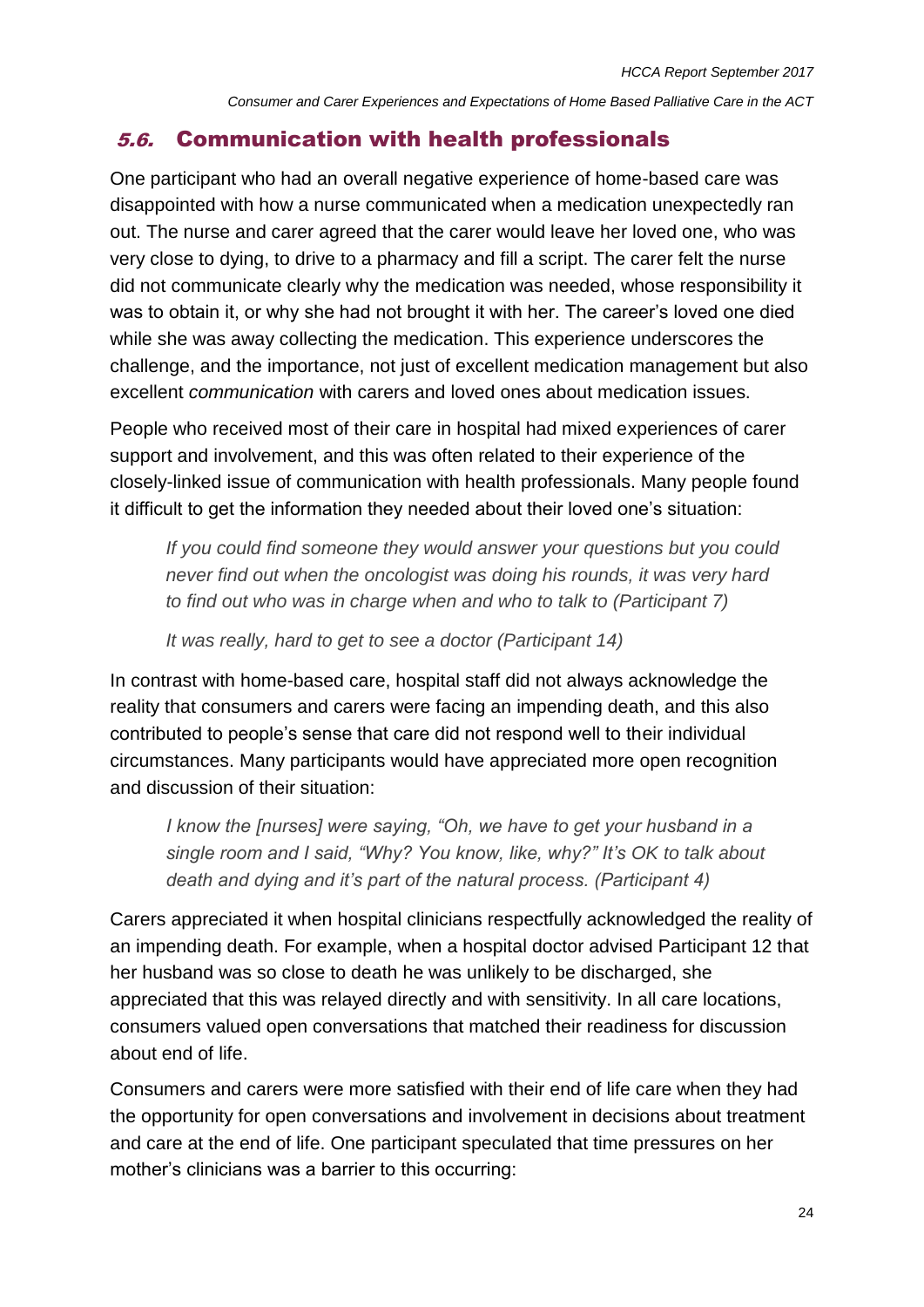*He [the TCH oncologist] was so busy you would wait for three hours past your appointment time. He wouldn't even look at her. He'd just go "Oh your results are blah blah blah, but chemo won't show anything until you've had at least three rounds" and that was it. And we'd say "Oh but what are your thoughts? We were thinking that we would engage palliative care, and we're not actually even sure if Mum is well enough to continue with chemo?" and he said, "Oh well, you won't get any results for blah blah blah", but he said "That's your call". ...We wanted somebody to tell us straight, "Do we keep pushing her?" We wanted to have the information behind us". (Participant 11)*

This participant would have valued more time to discuss the issues with a treating clinician, to inform her family's decision-making.

In some instances, clinicians appeared reluctant to countenance cessation of treatment and were unwilling to discuss this option. Participant 1 perceived that a TCH oncologist feared "losing control" when her husband requested to cease chemotherapy, while Participant 3 related that:

*She really resisted [our decision to cease treatment], but she rang me back a couple of weeks before my wife died. She rang me back to say, "You guys made a really good decision", because we were never going to slow it down, so that was great getting that validation from her. (Participant 3).*

This participant valued the oncologist's frank admission, demonstrating the positive impact that open communication about treatment choices can have on consumer experiences.

Improved communication and better information flow would improve overall experiences of care within ACT public hospitals, and assist carers to feel involved and supported in the care of a loved one. All patients admitted to hospital with latestage life limiting illness would benefit from a care coordination approach. Beginning early after admission and continuing until departure from hospital, care could be coordinated by a patient care navigator or nurse coordinator, and involve at least one family conference bringing together the treating team, the family or loved ones, a social worker and a palliative care doctor or nurse. HCCA encourages ACT Health to consider trialling and evaluating an approach of this kind at TCH.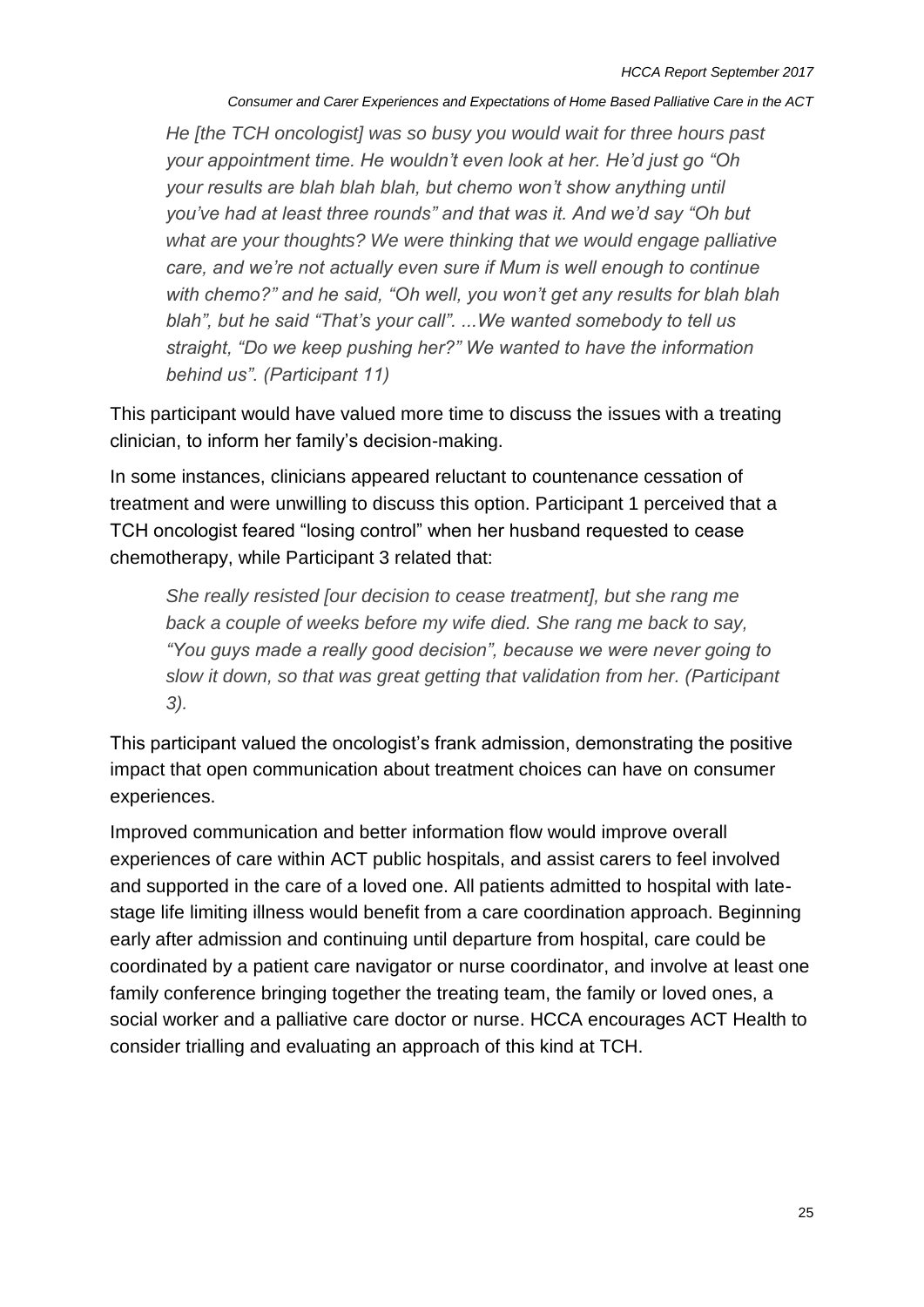# 6. Future research

The consumer and carer experiences gathered in this project addressed several areas that fall outside the scope of this work, and/or warrant further investigation. These include:

- The ethics of healthcare for older people, in particular how well older consumers and carers in the ACT are supported to make informed decisions about the risks and benefits of medical interventions such as surgery;
- The role of GPs in palliative care in the ACT; and
- Consumer attitudes towards assisted dying in the ACT.

Two participants raised issues relating to the safety and quality of RACF care. These participants had experienced what they perceived to be poor quality care for a loved one, particularly at the end of life. One participant also expressed that he had not been provided with sufficient information to make an informed decision about entering a retirement living facility. While these concerns were expressed by a small number of participants, they do suggest areas for possible future research, namely:

- Consumer and carer experiences of quality and safety in RACFs, both at end of life and more generally; and
- How to best support informed decision-making by consumers as they consider entering a retirement living facility and/or RACF.

It was also beyond the scope of this project to explore in detail the process by which consumers and carers were advised that home-based palliative care was not appropriate to their circumstances.

Only one participant in this project had received care from ACT Health's community nursing team. Consumer and carer experiences of this important provider of palliative care services could usefully be explored in more detail.

These area areas that could be explored in future applied qualitative research with ACT consumers and carers.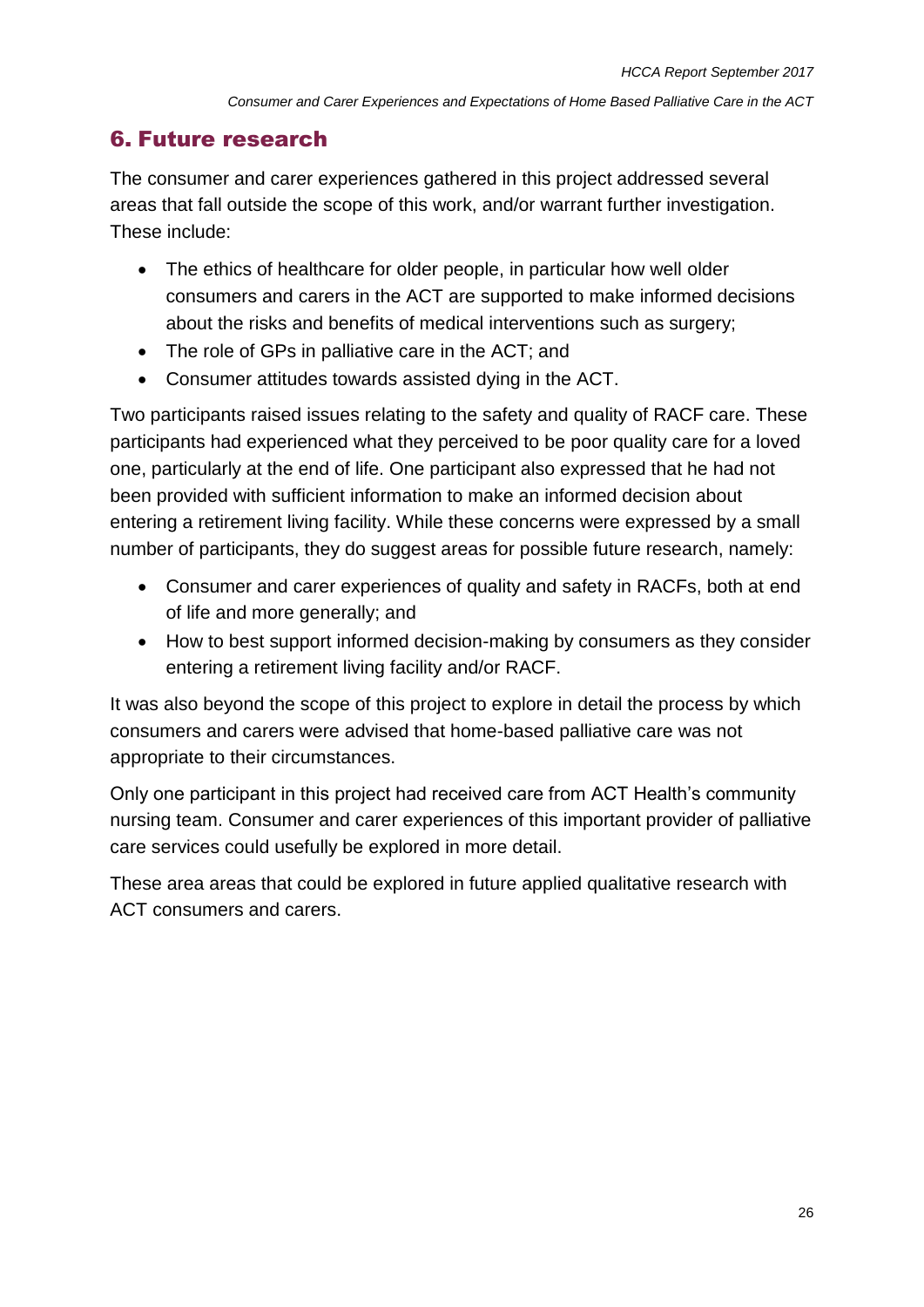# **Appendix 1: Consumer and carer perspectives on circumstances in which care at home may not be appropriate**

The most significant barrier to home-based care affected those who were advised, or themselves judged, that home-based care was not suitable in their circumstances. Several participants who experienced most of their care in hospital would have preferred to care for a loved one at home but concluded that this would not be appropriate in their circumstance. For example, one participant explored home-based palliative care after his elderly mother-in-law was hospitalised following a stroke but ultimately decided this would not be possible:

*She had this huge aversion to nursing home and to hospital. Her mother had died in a hospital with short notice back in the 50's and she clearly didn't want to be in hospital, but she wasn't communicating at all, until… [suddenly] she was sat up in bed and said, "Take me home!" That was obviously very traumatic, because we knew she didn't want to be there, but it was totally impractical to go home, but nonetheless, we knew that's what she would have wanted.*

*We did our best. She did not have a hospital bed [at home], so she wasn't really safe to go back to her own bed. It was a tri-level place, trying to get her to the toilet, all those sorts of things would have been difficult. Nevertheless, we did explore that, but it was not feasible. (Participant 2)*

In addition to the need for home modifications in some instances, participants drew attention to the time, physical demands, and confidence required of unpaid caregivers. One participant who cared for a loved one receiving palliative care at home observed that:

*She was young, 55 and I was 56, a year older and fit and able. My daughter came to live with us as well, and she was training to be a nurse at that point, but we were both able to give injections, all the rest of it and her illness was very short, was only three months. There was no dementia or anything involved. She was very accepting of her illness and we didn't have any division in the family around it. I was able to pick her up whenever I needed to, and I could actually carry her. (Participant 3)*

A number of the caregivers lived with chronic conditions that they felt would limit their ability to care for a loved one, or were themselves elderly. Some were in full-time employment; one participant cared for an adult child with significant health needs. These circumstances informed their view that they were unable to provide the care their loved one would require to remain at home.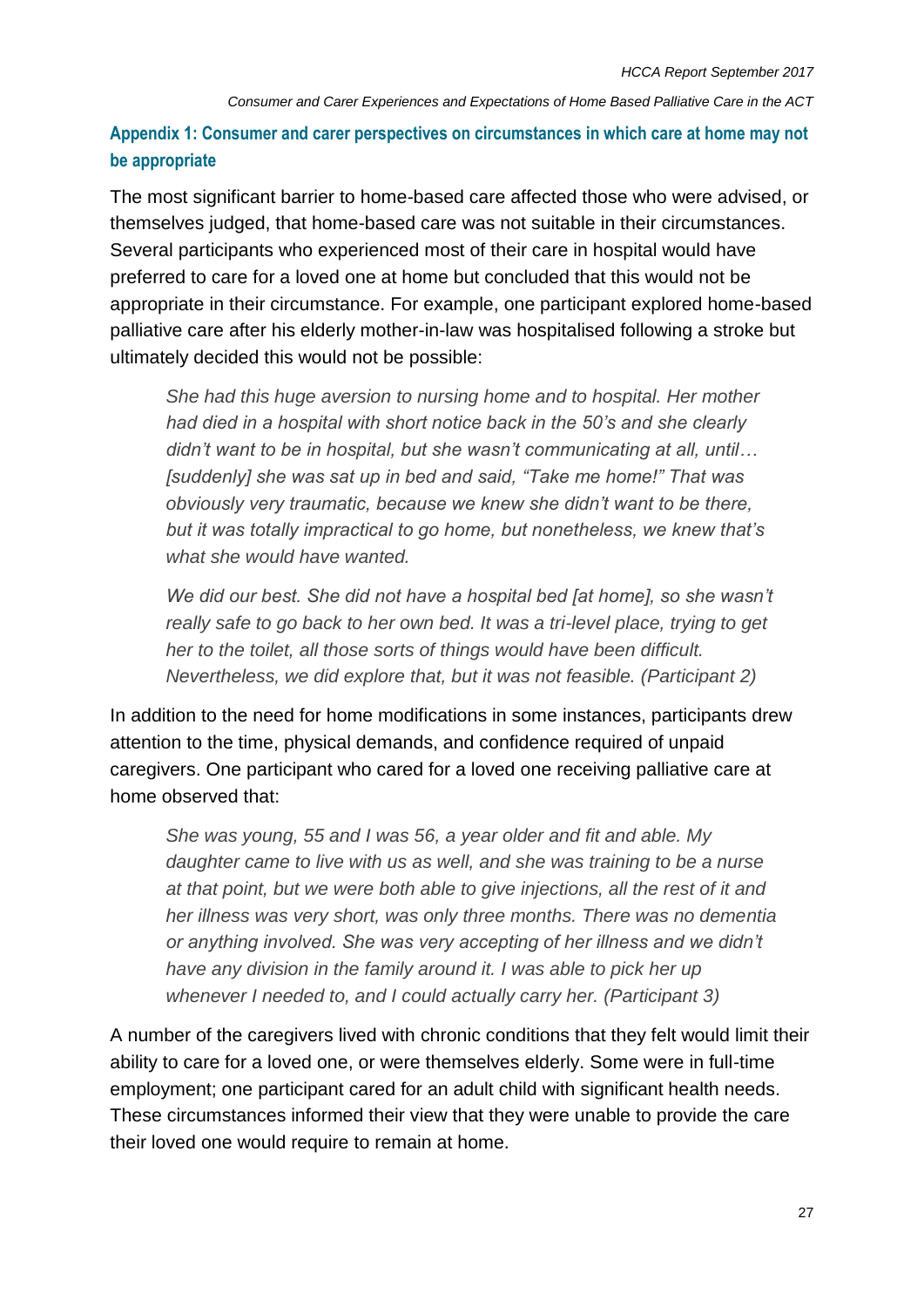In some instances, the care needs of a loved one were very considerable, and participants recognised that these care needs could not be met at home. For example, one participant observed that:

If he was at home... yes, certainly I could not have managed by myself full *stop. I just couldn't have. If he was at home you'd pretty much wasn't someone there at least for half the day, at least through the night so you could have some kind of a rest. So, yes. (Participant 4)*

Another had planned to care for her husband at home while he received home-based palliative care after his diagnosis with cancer, but the rapid deterioration of his health made this impossible:

*He was discharged and so then palliative care got involved. And they were lovely but by the time the first [palliative care] doctor came she was really, really shocked at how poorly he was and she said, 'No, he has to go to hospital'. So, at that stage he was taken to TCH and he never was discharged from there.* 

*We did investigate whether I might be able to manage him at home but once his spine collapsed and he became paraplegic it really was impossible. (Participant 4).* 

This circumstance underscores that in some circumstances home-based palliative care cannot provide the level of care required.

One participant who was unhappy with the quality of care her father was receiving in an RACF considered bringing him to live with her but was advised that his care needs were too high:

*Everyone, the palliative care people, all the nursing team, just said don't do it, you can't do it at home. Because Dad was well off I was going to use his resources to care for him here [at my own home], and they said put more resources into the RACF, so we employed a private physio person to come three times a week, we tried to employ someone to come twice a week to take Dad for a walk and read him books on top of my sister and I coming every day. (Participant 5)*

As these examples illustrate, when participants were advised that HBPC was not suited to their circumstances they accepted this advice. However, this research did not explore the process used to assess the appropriateness of HBPC in every circumstance. This point notwithstanding, people recognised that home-based palliative care was not possible or appropriate for everyone. Those who explored but decided not to pursue to home-based palliative care made this decision various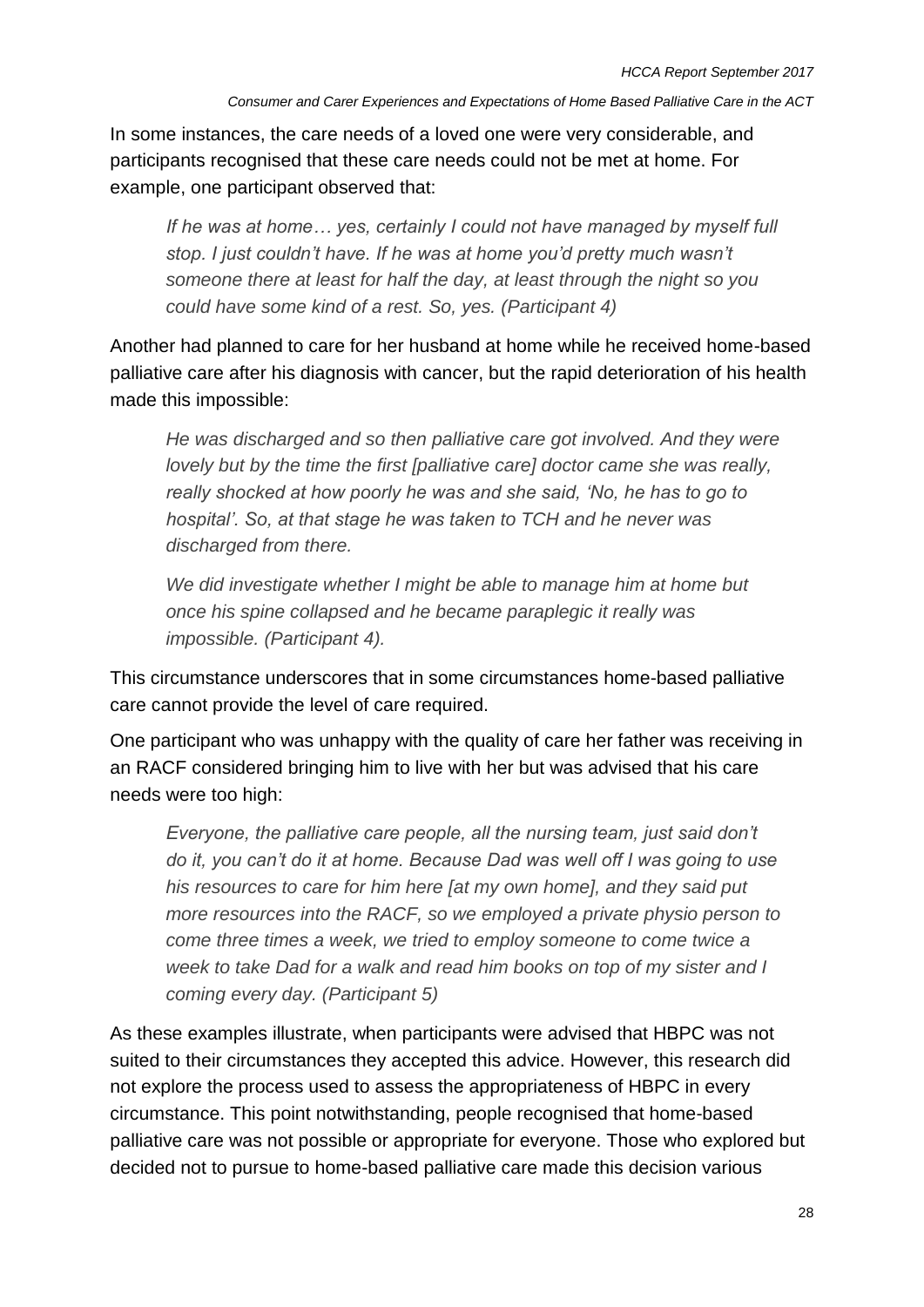reasons, including on the advice of healthcare professionals, recognition of the limitations on their ability to undertake the caring role, and the very high care needs of a loved one.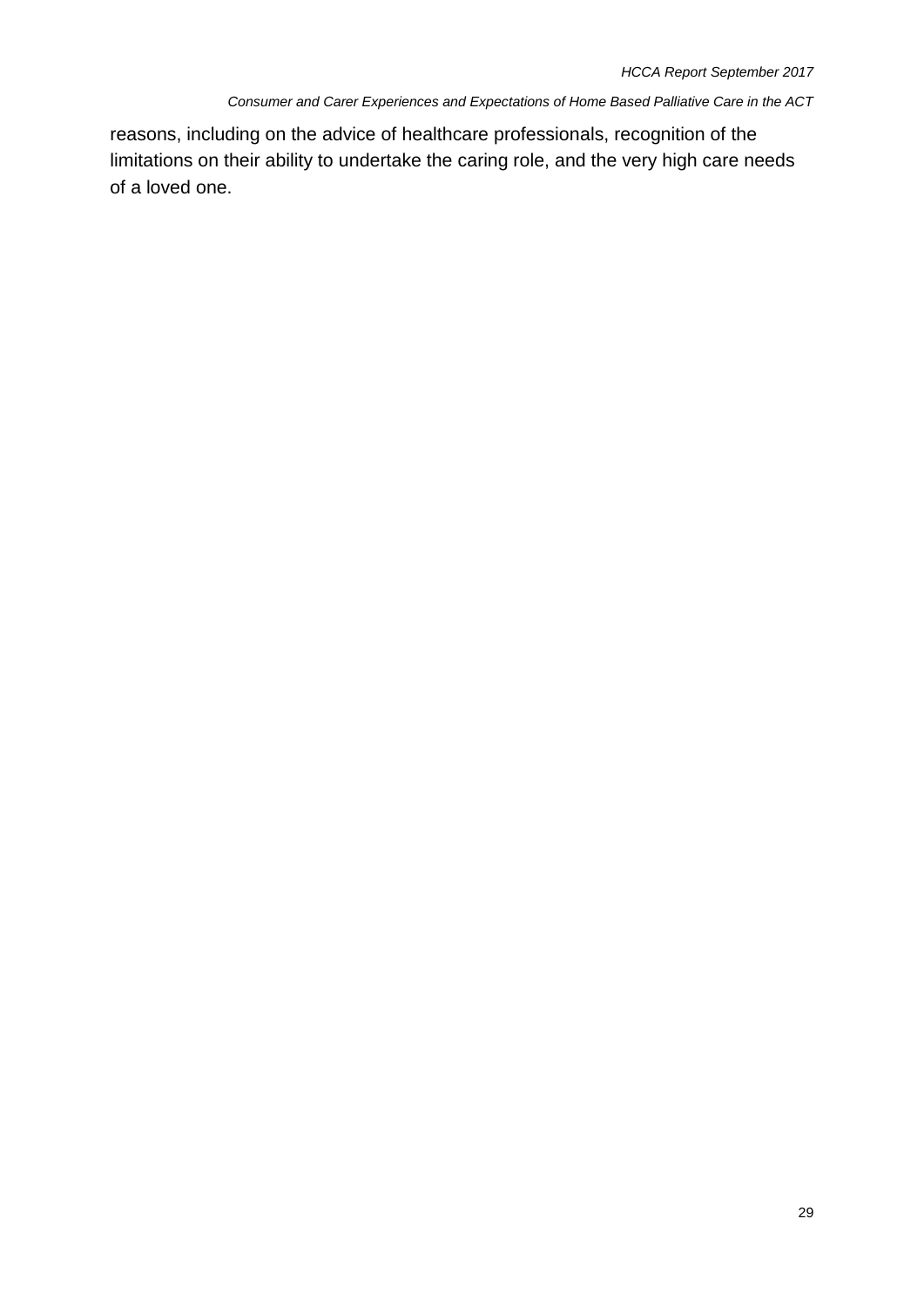### **Appendix 2: Domains of person centred care used in this project**

The domains of person centred care used in the project, and the definitions of these domains, were developed by the Consumers' Health Forum of Australia for use in the *Real People, Real Data* method. The domains and definitions were developed drawing on evidence-based typologies<sup>30</sup> of the aspects of care that deliver safe, high quality care and positive consumer and carer experiences. The original table can be accessed at: https://chf.org.au/real-people-real-data-toolkit/analysing-and-presentingconsumer-stories-shape-decision-making-2-1

| Criteria                               | <b>Definition</b>                                                                                                                                                                                                                                                                                                                                                                                                                                                                                                                                                            |  |  |  |
|----------------------------------------|------------------------------------------------------------------------------------------------------------------------------------------------------------------------------------------------------------------------------------------------------------------------------------------------------------------------------------------------------------------------------------------------------------------------------------------------------------------------------------------------------------------------------------------------------------------------------|--|--|--|
| 1. Access, equity and<br>affordability | People can access services to address their healthcare<br>needs and to manage their condition/s. This includes<br>access to safe, quality, timely and appropriate services,<br>treatments, preventative care and health promotion.<br>Healthcare services, professionals and the healthcare<br>$\bullet$<br>system recognise and address dimensions of health<br>inequality such as those related to geographic location,<br>socioeconomic status, language, culture or Indigenous<br>status.<br>People can afford the treatment and care that they<br>$\bullet$<br>require. |  |  |  |
| 2. Information and<br>understanding    | People are provided with accurate, relevant and<br>comprehensive information, that considers their<br>individual condition, language, age, understanding,<br>abilities and culture. This healthcare information is<br>open, timely and appropriate and delivered in a way the<br>consumer can understand. This information includes<br>(but is not limited to): discharge information, information<br>about medicines, treatments and devices, danger signs<br>to look out for and clear, comprehensible information<br>for self-care.                                       |  |  |  |

 $\overline{a}$ 

<sup>30</sup> The Australian Commission on Safety and Quality in Healthcare (2008) *Australian Charter of Healthcare Rights;* International Association of Patients Organizations (2006) *Declaration on Patient-Centred Healthcare* (IAPO: London); Picker Institute (2013) *Principles of Patient-Centred Care;* the *Patient Activation Measure* (see Hibbard, Judith, Jean Stokard, Eldon Mahoney and Martin Tusler (2004*)* Development of the Patient Activation Measure (PAM): Conceptualising and Measuring Activation in Patients and Consumers *(Health Services Research August 2004, 39(4 Pt1): 1005- 1026)*)*;* and the *World Health Organisation (2001)'s* multi-country study on health and responsiveness 2000-2001 *(WHO: Geneva).*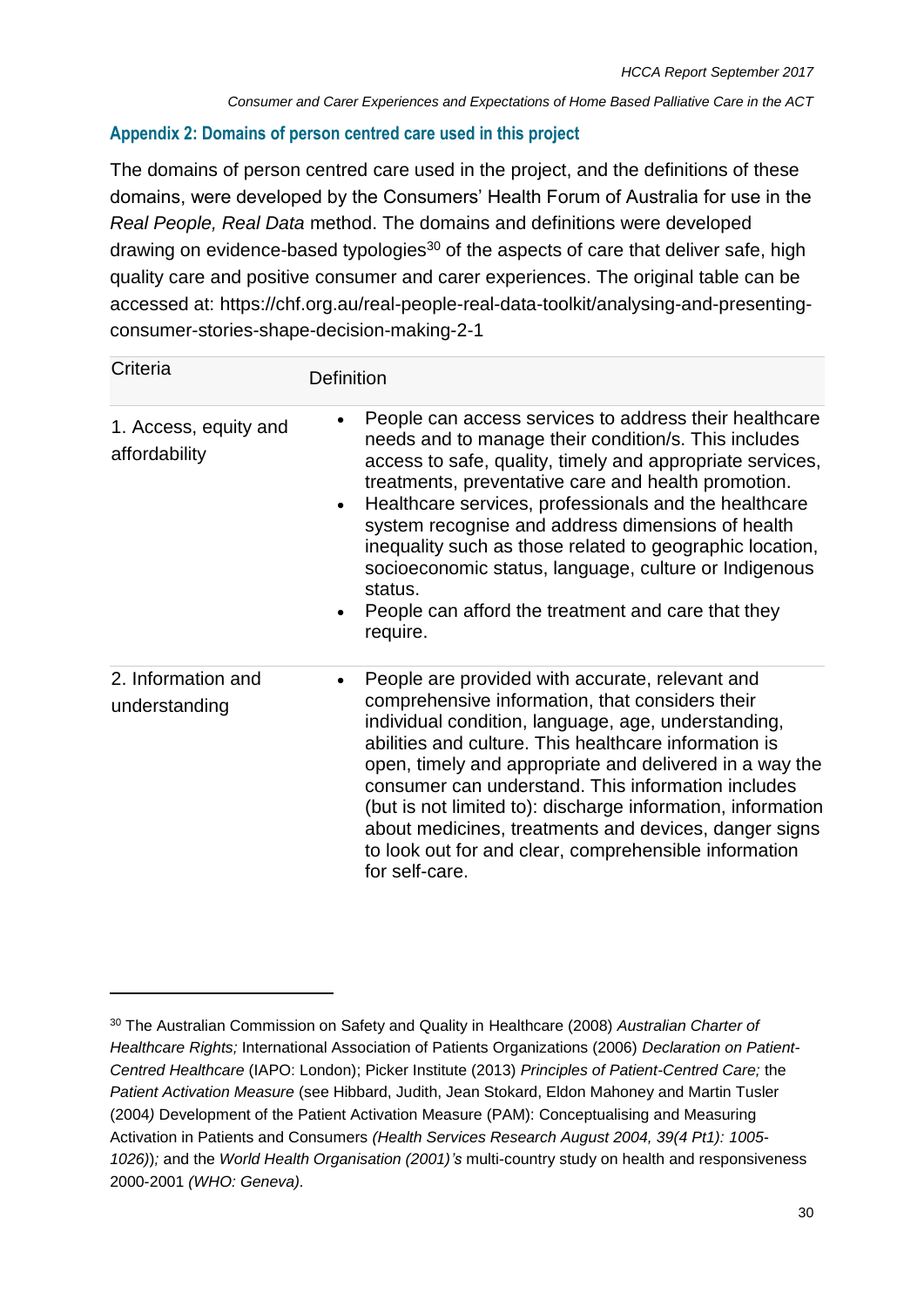| 3. Informed consent<br>(including informed<br>financial consent) | Patients are provided with all the relevant information to<br>support their agreement (or not) to any medical or<br>health procedure. This involves being informed by their<br>treating professional/s about their options,<br>understanding the benefits and any risks associated<br>with the procedure and being supported by their<br>treating professional(s) to make a decision about their<br>care.<br>Patients are provided with clear, timely and<br>comprehensible information about the cost of<br>treatments and procedures.                                                                                                      |
|------------------------------------------------------------------|----------------------------------------------------------------------------------------------------------------------------------------------------------------------------------------------------------------------------------------------------------------------------------------------------------------------------------------------------------------------------------------------------------------------------------------------------------------------------------------------------------------------------------------------------------------------------------------------------------------------------------------------|
| 4. Appropriate care                                              | Patients receive the right care, at the right place, at the<br>$\bullet$<br>right time, and from the right professional.                                                                                                                                                                                                                                                                                                                                                                                                                                                                                                                     |
| 5. Respectful care                                               | Patients receive care that demonstrates respect for<br>$\bullet$<br>their culture, beliefs, values and personal<br>characteristics, and for their preferences and<br>expressed needs.                                                                                                                                                                                                                                                                                                                                                                                                                                                        |
| 6. Whole of person<br>care                                       | Patients receive care that recognise and responds to<br>$\bullet$<br>their mental, physical and emotional wellbeing.                                                                                                                                                                                                                                                                                                                                                                                                                                                                                                                         |
| 7. Coordinated care<br>and supported<br>transitions              | Patients experience care that is coordinated and<br>٠<br>integrated of care, with smooth transitions between<br>different services.                                                                                                                                                                                                                                                                                                                                                                                                                                                                                                          |
| 8. Safety and quality                                            | Care and treatment do not harm the consumer.<br>Any harms and risks involved in treatment are clearly<br>communicated and understood by the consumer.<br>If an adverse event occurs, this is openly disclosed.<br>Consumers who have not received appropriate care<br>can make complaints and seek restitution through<br>complaints and oversight mechanisms.<br>Healthcare organisations have a culture of openness<br>and transparency around safety and quality, and<br>processes to respond to complaints and feedback.<br>Healthcare organisations have a learning culture and<br>processes to support continuous quality improvement. |
| 9. Control and choice                                            | Consumers are involved in self-management of their<br>$\bullet$<br>health and any health conditions. This can involve<br>having the knowledge, skills and confidence to manage<br>one's own health, and having a choice of healthcare<br>provider.<br>Patients have opportunities to be involved in health<br>policy, and take shared responsibility for policy-making                                                                                                                                                                                                                                                                       |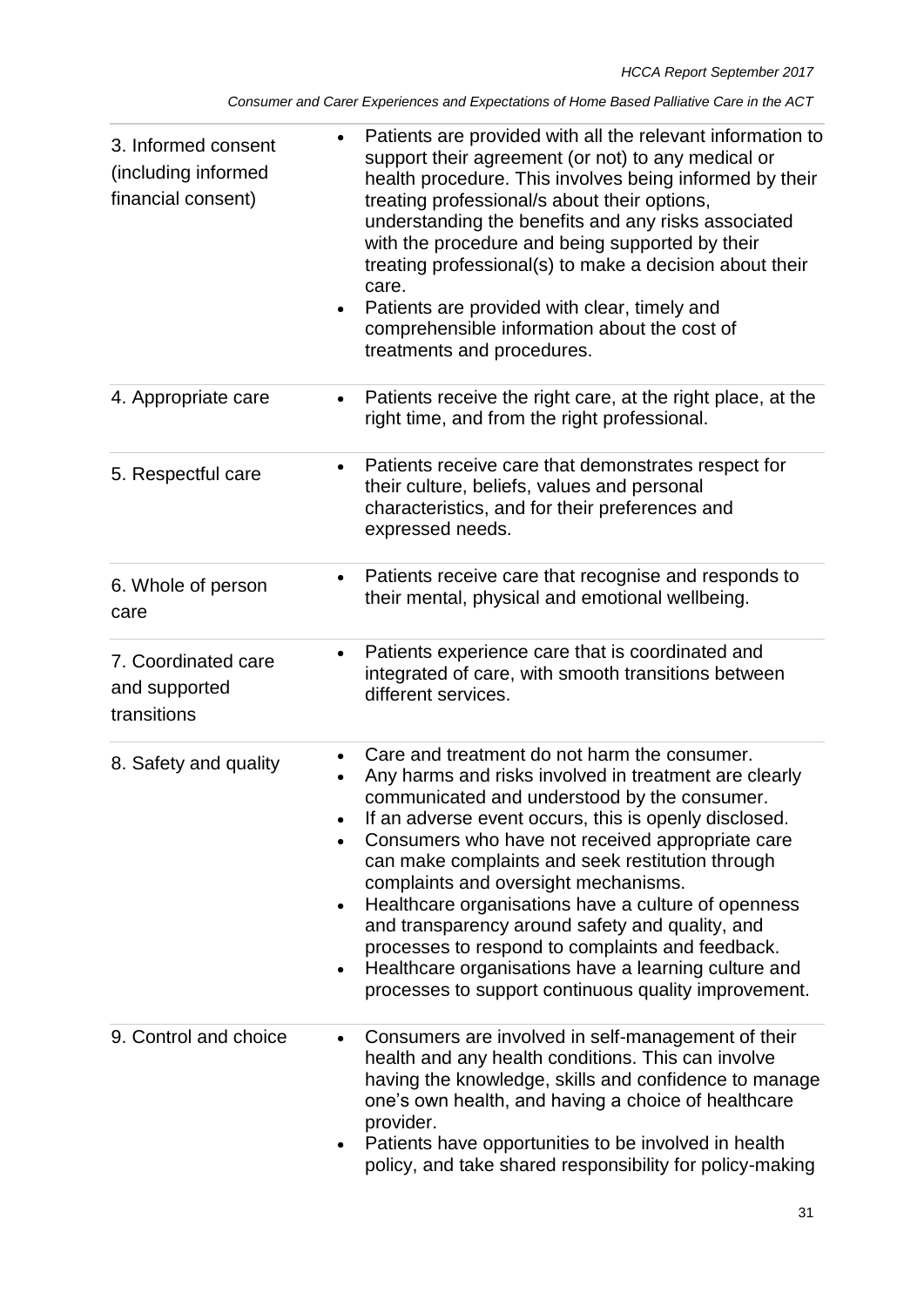| Consumer and Carer Experiences and Expectations of Home Based Palliative Care in the ACT |  |  |  |  |
|------------------------------------------------------------------------------------------|--|--|--|--|
|                                                                                          |  |  |  |  |

|                                                        |                        | through meaningful and supported engagement in all<br>levels and at all points of decision-making.                                                                                                                                                                                                                                                                                   |
|--------------------------------------------------------|------------------------|--------------------------------------------------------------------------------------------------------------------------------------------------------------------------------------------------------------------------------------------------------------------------------------------------------------------------------------------------------------------------------------|
| 10. Social, economic<br>and community<br>participation | $\bullet$              | Consumers receive healthcare that supports their<br>social, economic and community participation – for<br>example studying, training, working and/or taking part<br>in community activities.<br>Consumers have safe, secure housing; freedom from<br>stigma and discrimination; and a sense of connection to<br>culture. These enable and underpin participation and<br>good health. |
| 11. Carers and support                                 | $\bullet$<br>$\bullet$ | Consumers are supported by family, friends or other<br>carers.<br>Carers, family and friends are supported to care for the<br>patient.<br>Family, friends or other carers should be involved in<br>decision-making and care planning in support of the<br>patient.                                                                                                                   |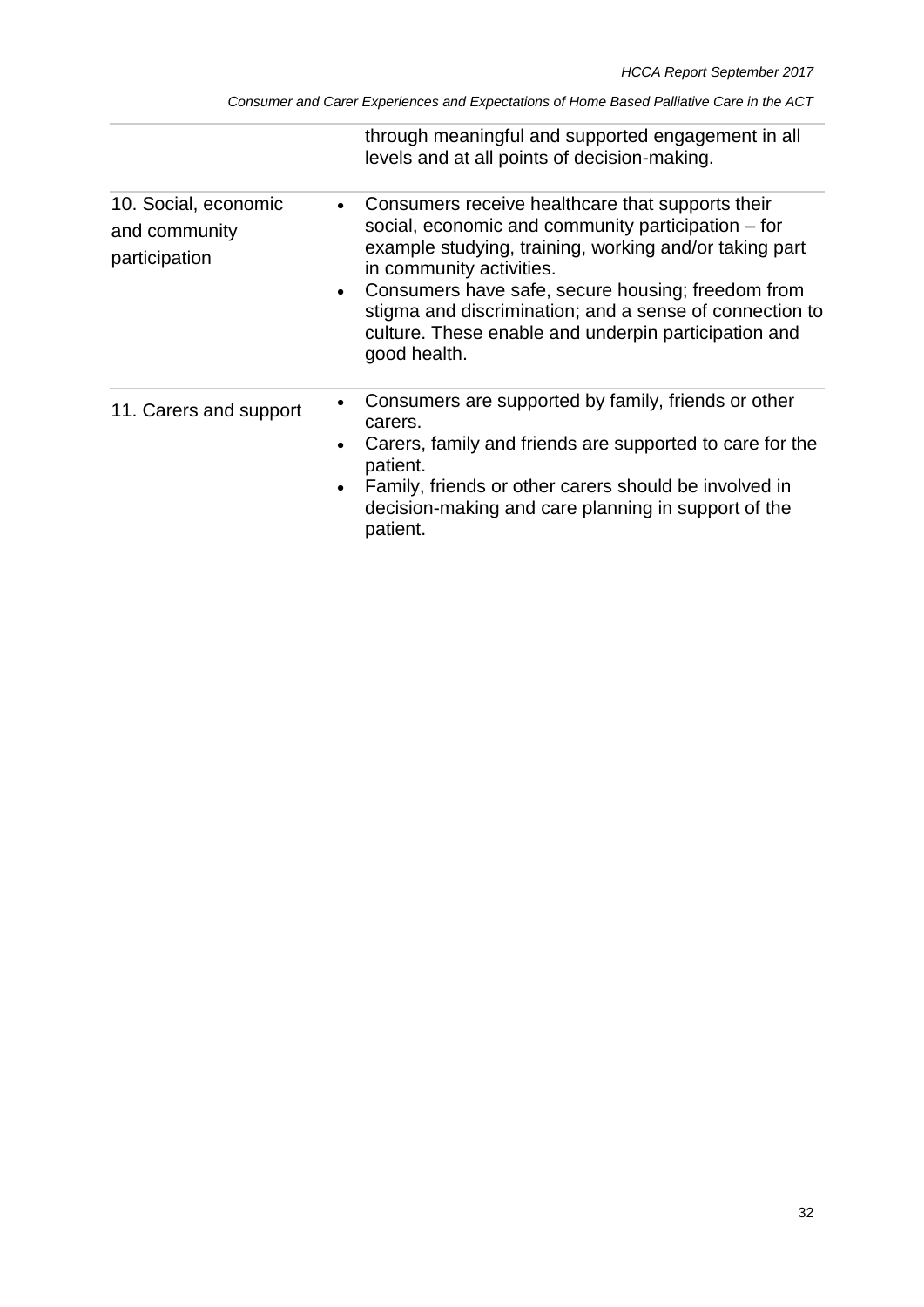# 7. Citations

ACT Health (2013) *Palliative Care Services Plan 2013-2017*

Australian Commission on Safety and Quality in Healthcare (2008) *Australian Charter of Healthcare Rights.*

Australian Commission on Safety and Quality in Healthcare (2008) *Australian Charter of HealthCare Rights*

Behm, B (2015) *A synthesis of home-based palliative care on clinical effectiveness, cost effectiveness and quality of life: Policy implications explored*, Georgia State University 2015

Brumley, R., Enguidanos, S., Jamison, P., Seitz, R., Morgenstern, N., Saito, S., Gonzalez, J. (2007). *Increased satisfaction with care and lower costs: Results of a randomized trial of in-home palliative care.* Journal of the American Geriatrics Society, 55(7), 993-1000.

Consumers' Health Forum of Australia (2012) *The Real People, Real Data Toolkit; Bringing consumer experience to evidence-based decision-making; Collecting, analysing and using consumer stories to improve healthcare. [http://ourhealth.org.au/sites/default/files/docs/rprdtoolkit.pdf,](http://ourhealth.org.au/sites/default/files/docs/rprdtoolkit.pdf)* Accessed 27/10/2017.

Hudson P (2003) *Home-based support for palliative care families: challenges and recommendations* Med J Aust; 179 (6 Suppl): S35.

Hughes MT and TJ Smith (2014) *The growth of palliative care in the United States*, Annual Review of Public Health Vol.35:459-475

International Association of Patients' Organisations (2006) *Declaration on Patient-Centred Healthcare* (IAPO: London)

Palliative Care Australia, "Defining your Specialist Palliative Care Service, Fact sheet" National Standards Assessment Program, Accessed 17-05-2017. [https://www.caresearch.com.au/caresearch/LinkClick.aspx?fileticket=OcZ6fztlgDw%3](https://www.caresearch.com.au/caresearch/LinkClick.aspx?fileticket=OcZ6fztlgDw%3D&tabid=2423) [D&tabid=2423](https://www.caresearch.com.au/caresearch/LinkClick.aspx?fileticket=OcZ6fztlgDw%3D&tabid=2423)

Palliative Care Australia, "Defining your Specialist Palliative Care Service, Fact sheet" National Standards Assessment Program [https://www.caresearch.com.au/caresearch/LinkClick.aspx?fileticket=OcZ6fztlgDw%3](https://www.caresearch.com.au/caresearch/LinkClick.aspx?fileticket=OcZ6fztlgDw%3D&tabid=2423) [D&tabid=2423](https://www.caresearch.com.au/caresearch/LinkClick.aspx?fileticket=OcZ6fztlgDw%3D&tabid=2423) Accessed 17-05-2017.

Palliative Care Australia, Standards for Providing Quality Palliative Care for all Australians Edition 4. [http://palliativecare.org.au/national-standards-assessment](http://palliativecare.org.au/national-standards-assessment-program/)[program/](http://palliativecare.org.au/national-standards-assessment-program/) Accessed 17-05-2017.

Picker Institute (2013) *Principles of Patient-Centred Care* [http://pickerinstitute.org/about/picker-principles/,](http://pickerinstitute.org/about/picker-principles/) Accessed 28/10/2017.

Rosenwax and McNamara (2006) *A method for defining and estimating the palliative care population*, J Pain Symptom Management 2006 July; 32(1):5-12.

Swerissen, H and Duckett, S. (2014) *Dying Well*. Grattan Institute